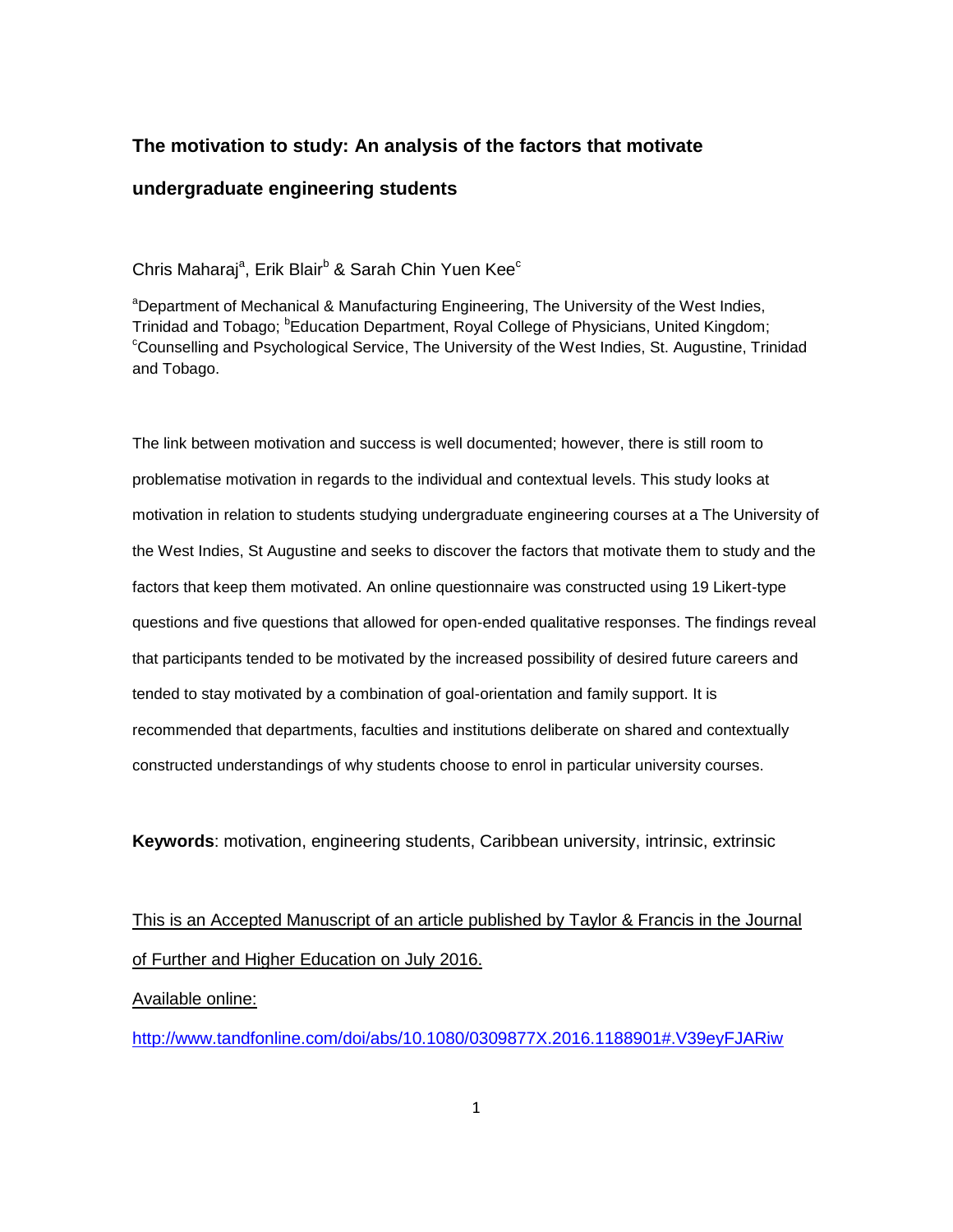### **Introduction**

Student perception of success in university education is both a subjective and objective construct and is impacted by factors such as values, histories, socio-economics and goals (Williams, 2002; Wohlgemuth, Whalen, Sullivan, Nading, Shelley & Wang, 2007). One of the factors that can influence an individual's ability to achieve (perceived) success is motivation (Liu, Bridgeman & Adler, 2012) which Mangal (2007, p.138) reports 'must be considered a necessary and sufficient condition for learning'. The link between motivation and success is well documented (Harackiewicz, Barron, Tauer, & Elliot, 2002; Dupeyrat & Mariné, 2005; Husman & Lens, 1999; Deci & Ryan, 2000); however, there is still room to problematise motivation in regards to the individual and contextual levels. Deci and Ryan (2000) report that motivation is prompted by a combination of external and internal factors – a perspective that engages with the notion of students' perceptions of success and one that might see motivation to succeed as being simultaneously 'owned' by the student and 'imposed' upon them.

This study looks at motivation in relation to students studying undergraduate engineering courses at a Caribbean university and seeks to discover the factors that lie behind student motivation in this context. Through identifying motivating factors, a better understanding of students' approaches to learning may be discerned and measures can be put in place to facilitate a more satisfactory learning experience. This is not to say that lecturers should be led solely by a concern to satisfy student motivational factors but merely to suggest that having a better understanding of what drives individuals to learn may help practitioners engage with their students at a pragmatic level.

Adams and Blair (2014) report that engineering students in the Caribbean are motivated to learn if they feel inspired by the learning experiences they encounter;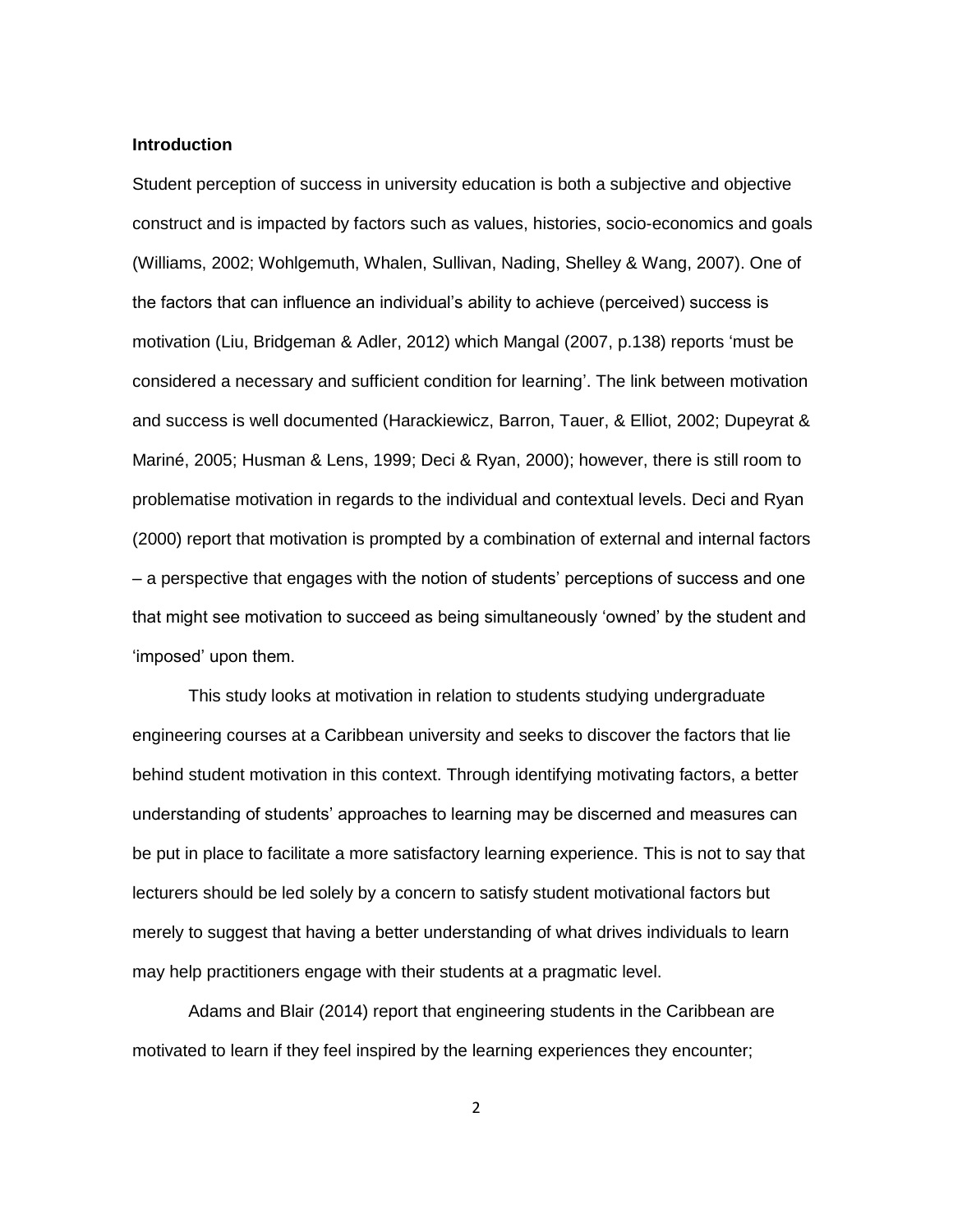however, learning experiences are both subjectively and objectively orientated. So whilst the locus of the desire to learn may be internal (Lijun, 2011) motivation in engineering students can also be linked to expectancy-related constructs such as future careers (Jones, Paretti, Hein & Knott, 2000). This study seeks to expand the existing research base on student motivation for university study by adopting a context-specific approach within an interpretivist paradigm. The perspectives of students enrolled on an engineering course at a Caribbean university are examined in order to gain the participant viewpoint. The study aimed to discover the factors that motivate students to study. Here, there are two overarching research questions:

- *1. What do students report as their motivation for attending university?*
- *2. What do students report as affecting their motivation once enrolled?*

### **Understanding motivation**

In the context of education, motivation may be considered as a measure of how willing a student is to participate in their learning (Martin, 2008). Motivation is what drives an individual's effort to stay on task in the face of challenge and their attempt to improve their current status by adopting behaviours that they consider meaningful to their development (Deci & Ryan, 2000). Motivation may come in a number of forms and these forms tend to fall under two umbrella terms: 'intrinsic motivation' and 'extrinsic motivation'. A student who is intrinsically motivated, makes effort because they *own* their learning; their desire to learn is internal, and outcomes are understood at a personal level. On the other hand, a student who is extrinsically motivated, learns in order to achieve a reward (whether it be a teacher's praise or a better job in the future) or to avoid some unpleasant outcome (such as parental disappointment over a failed exam). However this dualistic, either/or depiction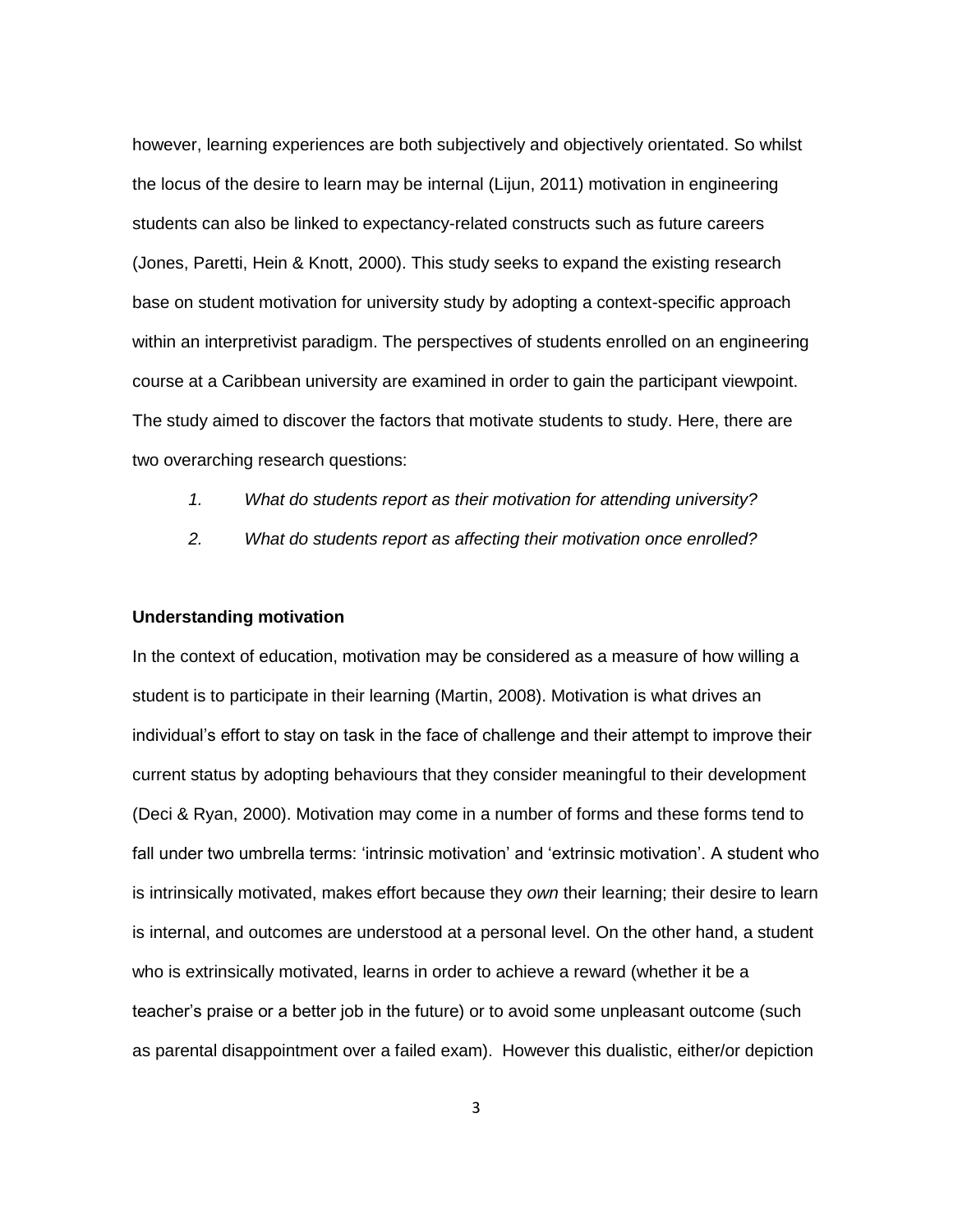of intrinsic and extrinsic motivation is somewhat over-simplified and it is more likely that students move between the two modes depending on their situation and what they perceive to be their most pressing needs (Savage, Birch & Noussi, 2011).

A large body of literature has demonstrated the role of motivation in shaping an individual's approach to learning and overall performance (Lijun, 2011; Howell & Buro, 2009; Zajacova, Lynch & Espenshade, 2005), suggesting that what motivates us also shapes how we learn. For instance, intrinsically motivated students tend to seek out more challenging tasks and adopt more effortful learning strategies that facilitate deeper comprehension, whereas extrinsically motivated students seek tasks that are less difficult and desire to expend minimal effort for maximum success (Lepper, 1988). The more a student holds, and values, some future goal, and perceives their current efforts as a means of achieving that goal, the greater their motivation and persistence (Husman & Lens, 1999).

Understanding motivation involves examining beliefs regarding the nature of intelligence. Those who believe intelligence is a fixed trait, entity theorists, may view an educational setback as an sign of personal incompetence and may be more likely to give up in the face of failure. However, those who view intelligence as malleable and developed through effort, incremental theorists, may perceive the same setback as indicating an unsuccessful strategy and thus persist, using a different strategy (Teunissen & Bok, 2013). A study of university students in California showed that entity theorists were more likely to experience a decline in self-esteem through their university years, whereas incremental theorists experienced greater self-esteem, and were more likely to feel enthusiastic and determined (Robins & Pals, 2002). The belief that intelligence is a fixed trait is associated with a performance goal orientation where an individual aims to win positive judgements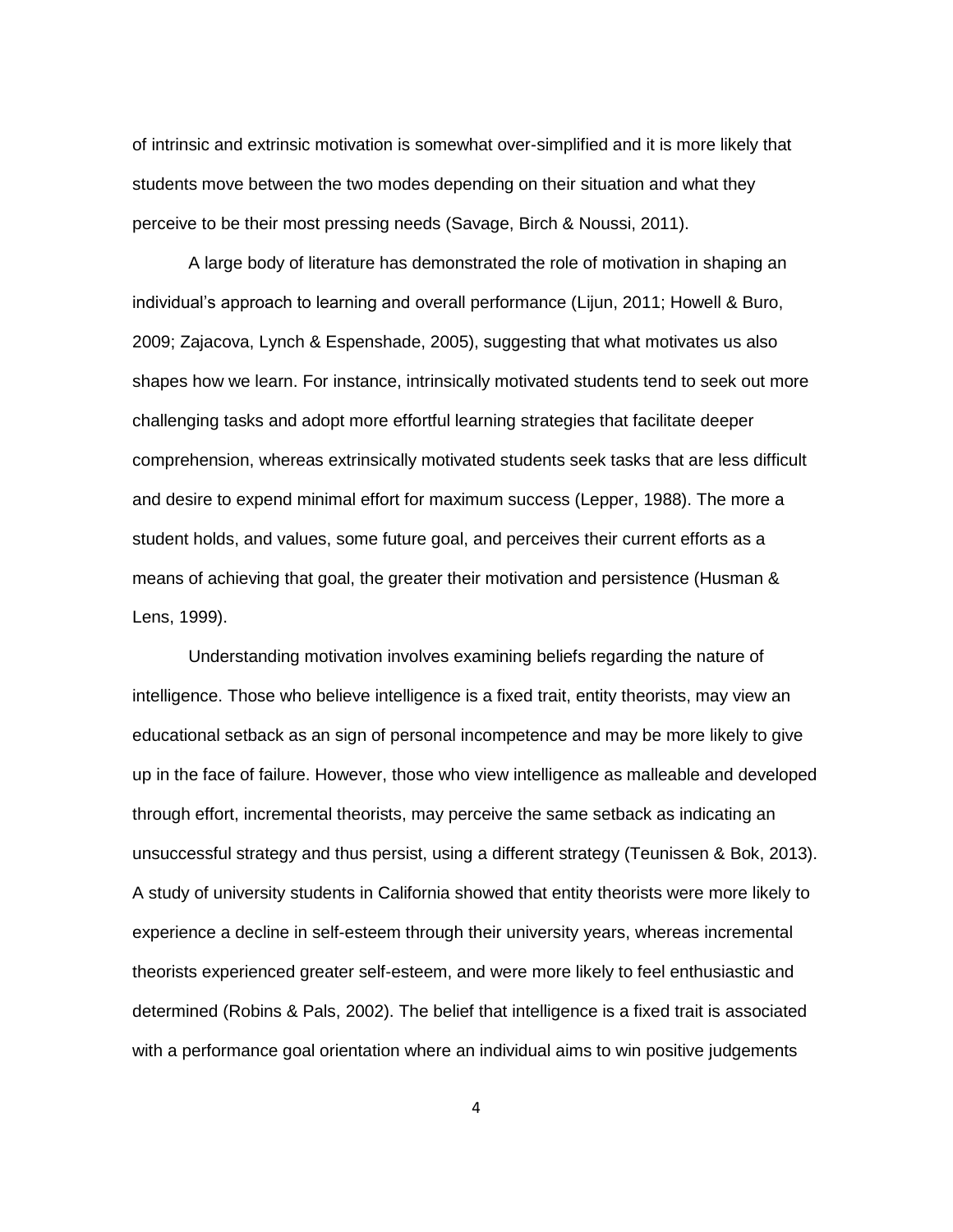and avoid negative judgements of their competence. Individuals with this orientation tend to avoid difficult tasks, adopt superficial learning strategies, and give up easily in the face of challenge. Conversely, those that believe intelligence is developed through effort, tend to adopt a mastery (or learning) goal orientation and are likely to expend more effort and adopt deeper learning strategies (Dupeyrat & Mariné, 2005). Students have also been found to adopt more superficial learning strategies when the course load is perceived as too heavy or when the course assessments do not require the genuine comprehension of ideas (Ramsden, 1992; Lizzio, Wilson & Simons, 2002), whereas deeper learning strategies may be correlated with a perceived higher quality of teaching (Watkins, 2009).

Mamaril, Usher, Economy and Kennedy (2013), in determining if motivation affected learning outcomes in engineering service courses, found that there was a positive relationship between engineering self-efficacy and academic achievement. Law, Sandnes, Jian and Huang (2009) investigated the relationships between learning approaches and motivating factors among engineering students and found that extrinsic factors (pulling forces, group pressure, and learning approaches) have a motivating effect but that intrinsic factors (individual attitudes and expectations) have the highest effect. These results indicate that students' motivation can be promoted by providing pulling forces (rewards, achievements, clear goals) and a cooperative group based learning environment to facilitate group pressure. Motivational constructs can be thought of as expectancy-related and value-related. Expectancy-related constructs include self-efficacy and expectancy for success, and value-related constructs include identification with the topic being studied, achievement, and career plans. In examining the relationships among motivation constructs for first-year engineering students, Jones, Paretti and Knott (2010) found that expectancy-related constructs predicted achievement better than value-related constructs.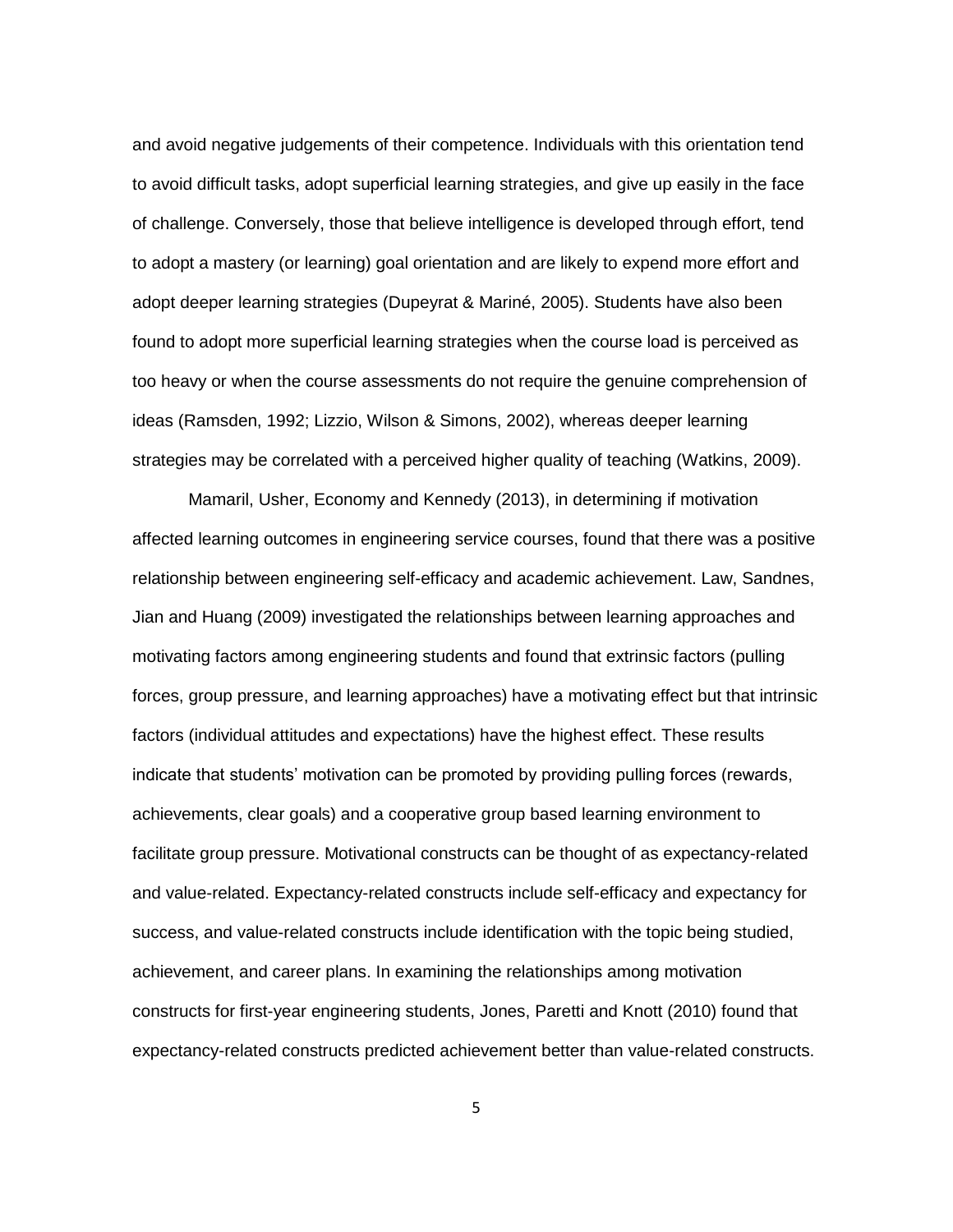Archer (1994) argued that the majority of university students show some preference towards mastery or performance orientations and found that those with a mastery orientation tended to take charge of their learning process - seeking feedback from tutors and looking for guidance on how to improve, while those with a performance orientation tended to adopt surface learning strategies – completing tasks but rarely understanding the worth of their learning. An individual's beliefs about intelligence and self-efficacy; their attitude towards success and failure, and their reflection on their previous learning experiences influence their motivation and study strategies, and impact upon resulting academic performance (Richardson, Abraham & Bond, 2012). A number of studies have demonstrated the impact of students' learning experience and context on their study behaviours (Ning & Downing, 2012; Pintrich & Schunk, 2002; Harackiewicz, Barron, Tauer & Elliot, 2002). In particular, the socioeconomic context has considerable bearing on motivation among university students who see education as a means towards better job prospects and, within such a dynamic, the motivation to learn intrinsically may be being undermined (Winn, 2002). This is likely to be heightened in the context of a developing nation (Beckles, Perry & Whiteley, 2002; Schweisfurth, 2011; Blair, 2012) where the governmental drive to develop the economy may promote a perspective that embraces extrinsic success - such that education is seen as a means of achieving financial security.

From this review of the literature it would appear that, when trying to understand motivation there needs to be a problematisation of the balance between push and pull factors and how this balance may be individualised based on constructs such as values, persistence and self-efficacy. Further an individual's approach to learning; socio-economic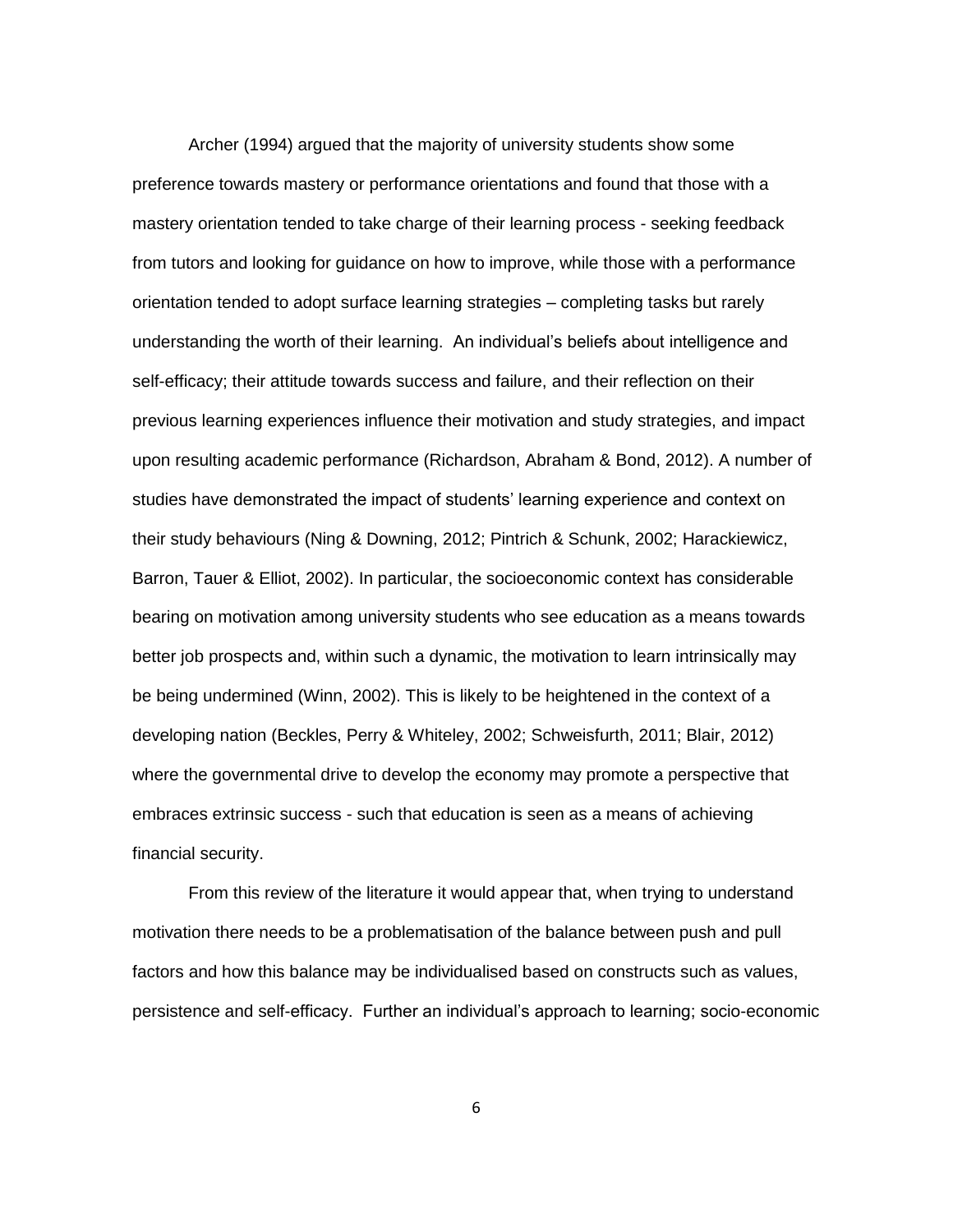status, and level of goal-orientation need to be considered as such factors are likely to have some influence on their motivation.

# **Methodology**

The study aimed to discover the factors that motivate students to study by examining two overarching research questions: *What do students report as their motivation for attending university?* And *what do students report as affecting their motivation once enrolled?* In order to facilitate answering these questions, an online questionnaire was constructed using 19 Likert-type questions and five questions that allowed for open-ended qualitative responses. The participants were undergraduate students enrolled in the Department of Mechanical and Manufacturing Engineering at The University of the West Indies, St Augustine. An initial search of the literature identified a number of key themes and the questions were derived from these themes.

A pilot study allowed the research team to assess the user-friendliness of the tool and also allowed for checks on internal validity through inter-rater verification. After this, a second iteration of the questionnaire was constructed. Undergraduate engineering students were told about the questionnaire and were asked if they would complete it. They were given full disclosure regarding the research; it was made clear that completing the questionnaire was optional; that their choice whether to take part (or not) in no way affected their course grades, and that all data would be anonymised. In the end 58 of the 411 students completed the questionnaire. Since completion was through self-selection and participants were not asked for biographical data, this study does not claim to be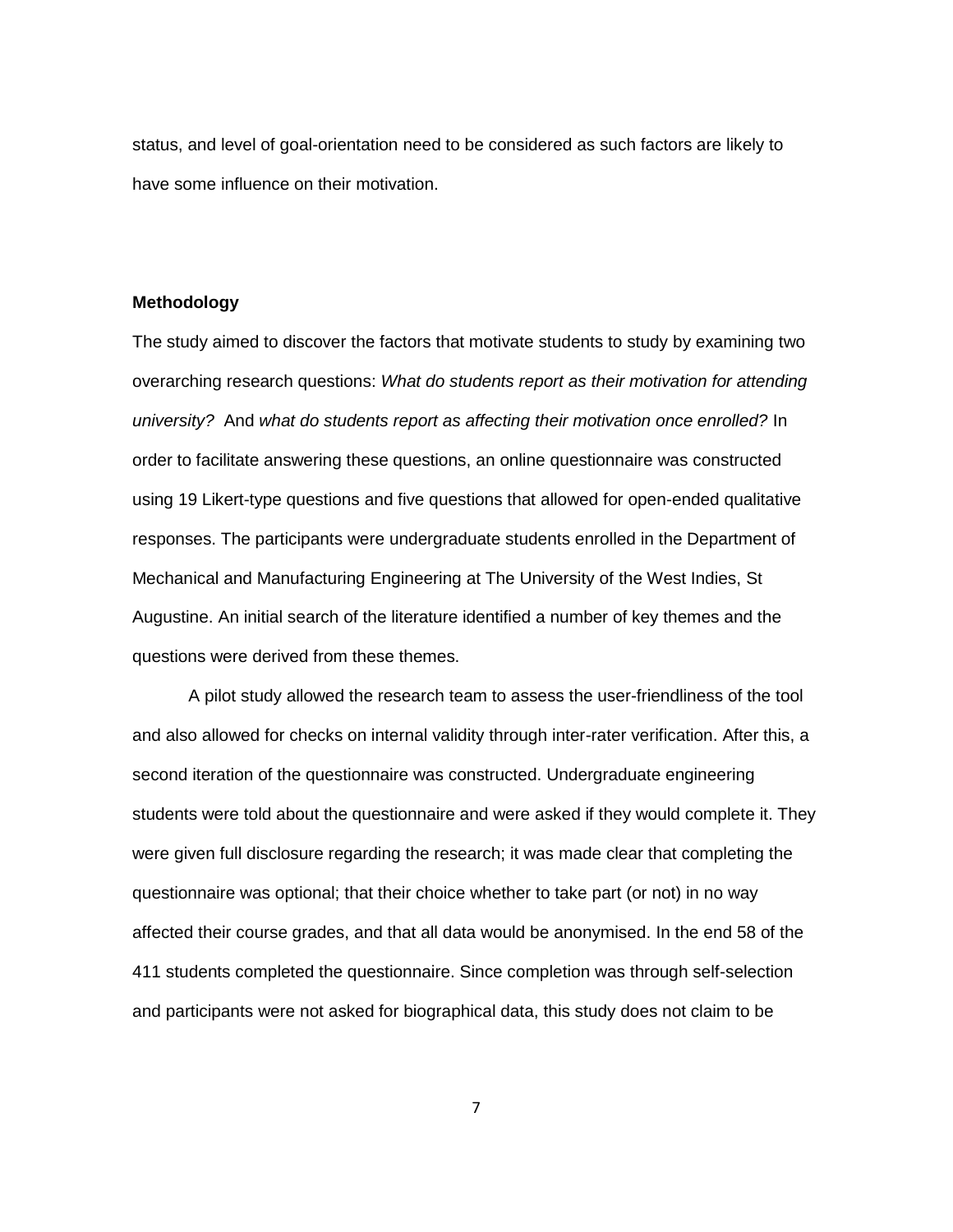representative. However, as just over 14% of the students in the department completed the survey, this adds some weight to their responses.

In reporting and examining the data, the quantitative questions were grouped under four explanatory headings: Future focus; Motivation to study, Distractions from study, and Facing challenge. These headings were developed through inter-rater analysis of the responses to a pilot of the questionnaire. The questionnaire that the participants completed did not show these groupings as this might have led to some bias. Instead these groupings were applied after the data was collected. There is tension at play in the ordering of any set of research questions (Schuman & Presser, 1996) but the iterative development of the questionnaire meant that the questions were asked in what was hoped to be a meaningful order.

Using Grounded Theory Methodology (GTM), the qualitative data developed in the pilot was examined so as to identify emergent themes. Developing Grounded Theory (Corbin & Strauss, 2014) involves three stages: open coding; axial coding, and selective coding. Open coding involves discovering codes that are derived from the text (emergent codes). During axial coding categories are related to subcategories to help develop a detailed explanation (Corbin & Strauss, 2014), and during selective coding a central concept is drawn from an overview of the various categories until an 'analytic gestalt' allows the theory to emerge. In applying all three stages of GTM, the data was first coded and areas of significance highlighted. Then these highlighted areas were cross-related and key categories were developed. After reflection and scrutiny (selective coding) three key concepts were identified as the factors underpinning student motivation: self-improvement; the learning environment, and workload. These three factors were then used as template codes to elucidate the 'meaning' within the qualitative data of the study.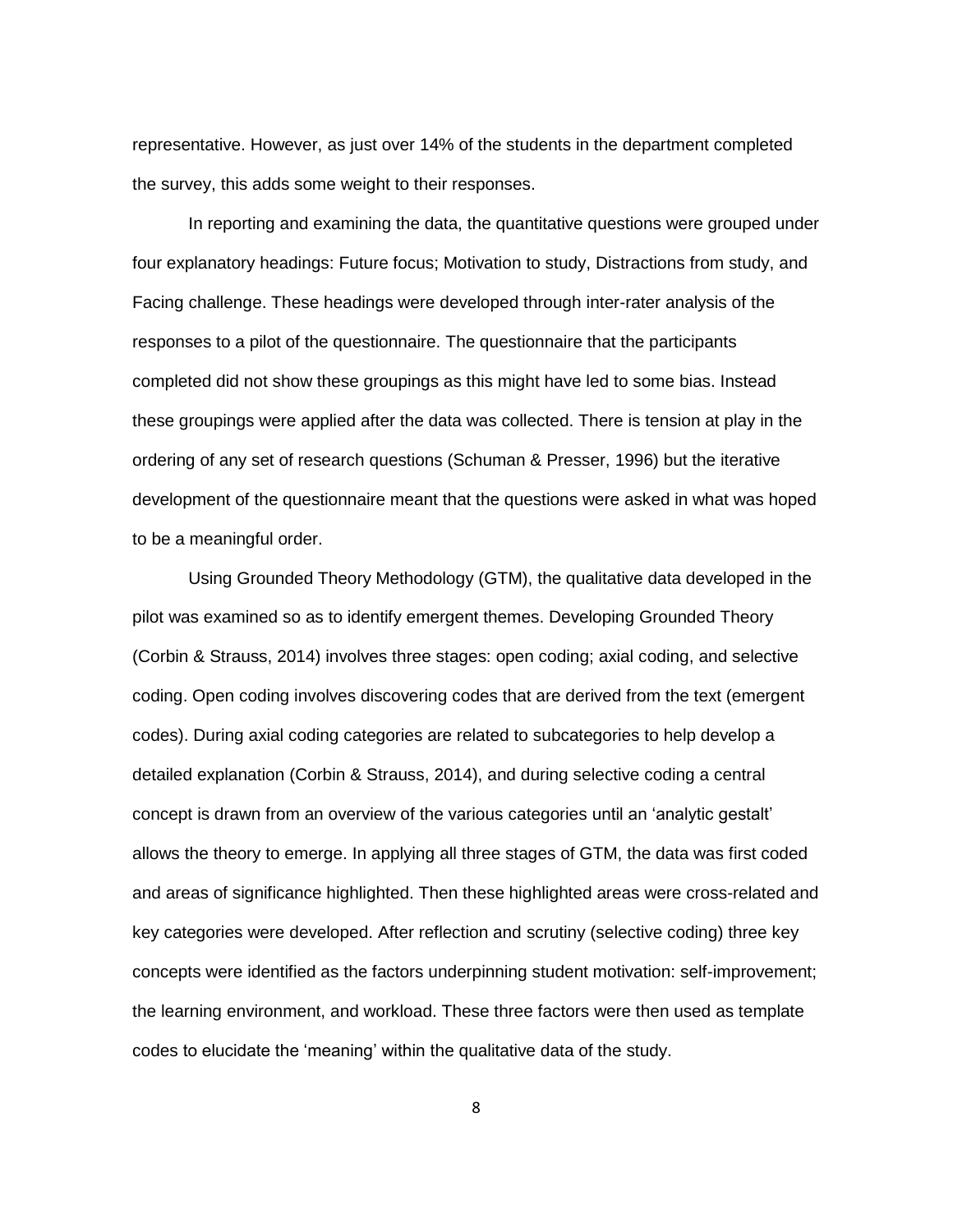## **Data and data analysis**

The data here is discussed in two parts. Firstly the quantitative data is examined under the four explanatory headings. Then the qualitative data is analysed under the three template headings developed from the coding procedure.

## *Quantitative data*

# *Future focus*

The participants tended to show that much of their motivation to attend university was goal orientated. Although almost all (56 of 58) participants reported that they tried to do well so as to make their family proud, there was tendency for them to report their studies as a means to an ends – where good grades would lead to employment. The participants reported reasonable high levels of efficacy, with 32 of the 58 participants agreeing or strongly agreeing that they were a good judge of how they performed in exams before the results came out. Nine disagreed or strongly disagreed and 17 gave a neutral response. Table 1 shows the responses to the 'future focus' questions. The responses suggest that the majority of the respondents have their end objective(s) in mind.

| $n=58$                                                                                     | Strongly<br>Agree | Agree | <b>Neutral</b> | <b>Disagree</b> | Strongly<br><b>Disagree</b> |
|--------------------------------------------------------------------------------------------|-------------------|-------|----------------|-----------------|-----------------------------|
| If I get good grades<br>I will do well in my<br>future career                              | 20                | 25    | 6              | 6               |                             |
| I try to get the best<br>grades I can on<br>each course in<br>order to keep my<br>GPA high | 31                | 16    | 9              |                 |                             |
| What I am learning<br>in my programme<br>is relevant to my<br>future career                | 18                | 26    | 12             |                 |                             |

Table 1. Responses to future focus related questions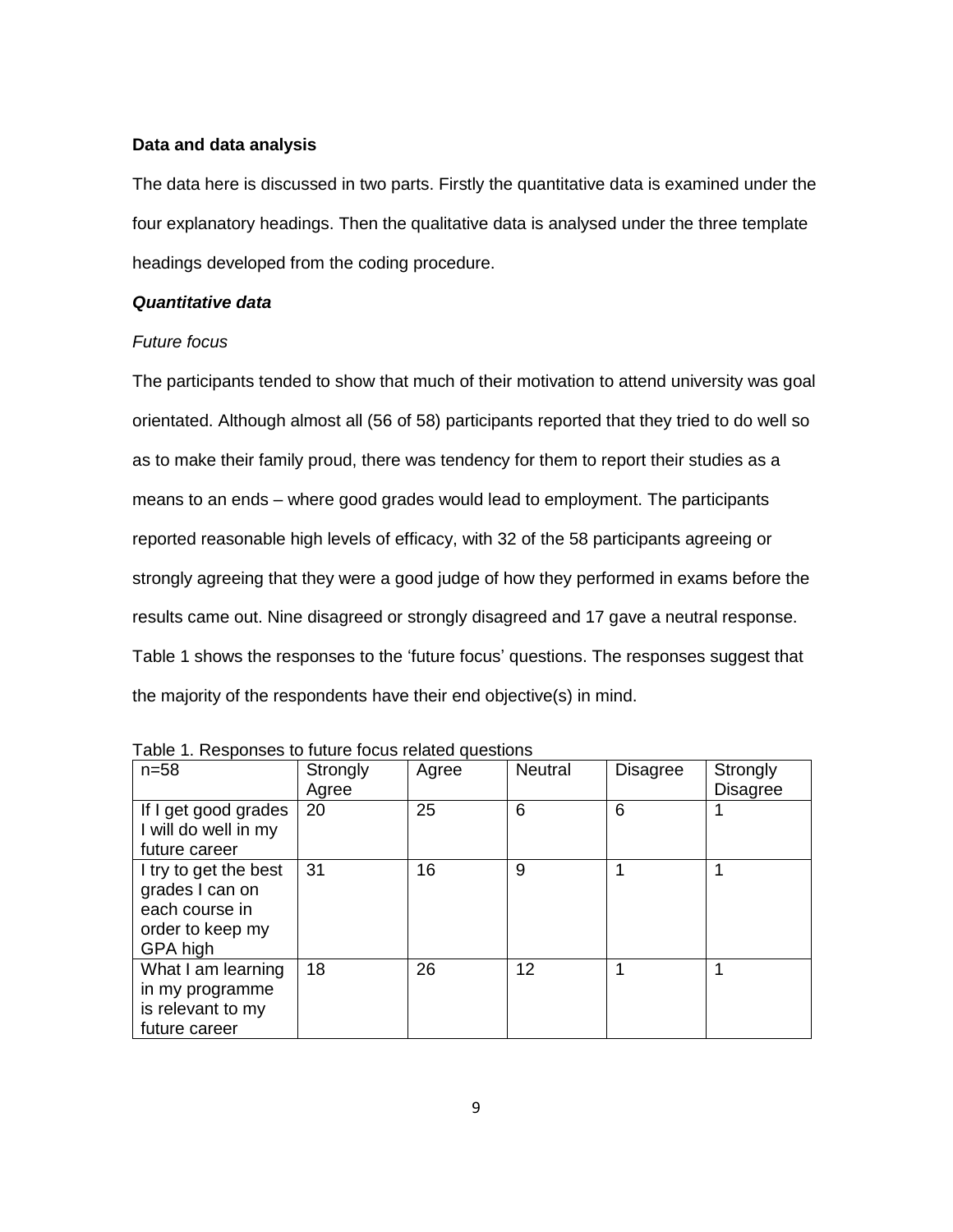## *Motivation to study*

When it came to motivation, there was an even spread of results: 27 of the 58 participants suggested that they were often or very often motivated to study; 12 were hardly ever or not often motivated and 17 responded that they were only 'sometimes' motived. Table 2 shows the responses to the questions related to the factors that helped students study and the factors that distracted them from their studies. The responses suggest that competition amongst fellow students was not a strong factor in determining drive to do better.

However, a large majority of students seem to rely on encouragement from others to work harder: sadly, the participants reported that they did not get such encouragement from the lecturers. There is a slight discrepancy here as Table 1 suggests that the participants had a goal-orientated tendency but Table 2 suggests that participants did not seem particularly intrinsically driven to study. Dupeyrat and Mariné (2005) reported that goal orientation and effort were likely to work in tandem but there is little evidence of that here.

| $n=58$                                                         | Strongly<br>Agree | Agree | <b>Neutral</b> | <b>Disagree</b> | Strongly<br><b>Disagree</b> |
|----------------------------------------------------------------|-------------------|-------|----------------|-----------------|-----------------------------|
| I enjoy competing with<br>other students on<br>tests           | 8                 | 11    | 22             | 9               | 8                           |
| I work harder when<br>I'm encouraged by<br>others              | 24                | 24    | 5              | 3               | 2                           |
| The<br>lecturers/instructors<br>help me to remain<br>motivated | 4                 | 17    | 19             | 11              | 7                           |

Table 2. Responses to study driver related questions

It might be inferred from this that there is a need for an increase in the levels of motivation and that students may benefit from both general and specific initiatives that might address this area. It should also be noted that the main reported sources of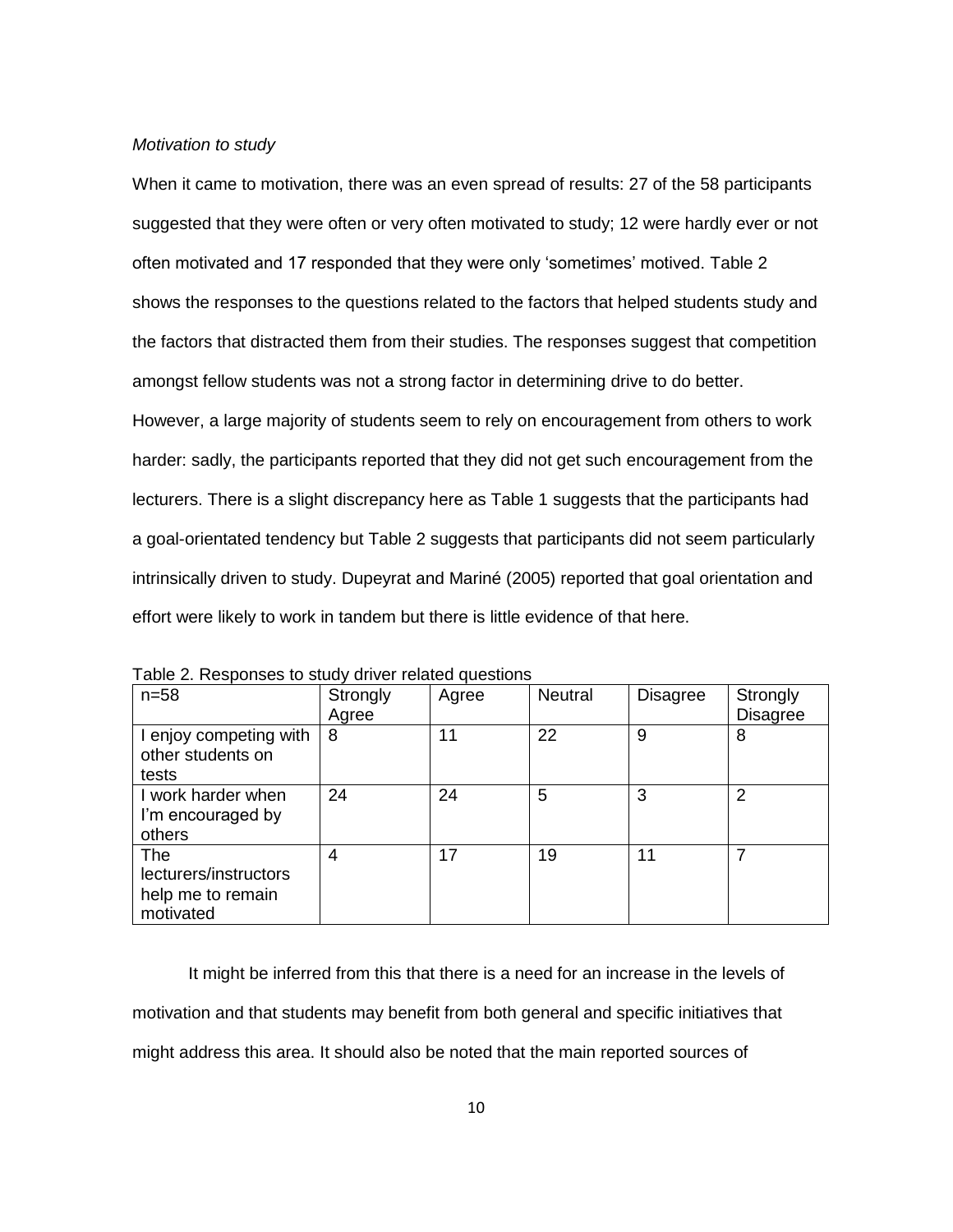motivation for attending university were future income, career goals, competency, and making the family proud. And that the main factors that participants felt contributed to academic success were personal goals, focus, motivation, determination, time/stress management and discipline. Also, support from classmates, friends and family, competent, approachable, and encouraging teachers, religiosity, perseverance, a realistic student work-load were reported as factors that helped establish a firm foundation for self-stimulus.

### *Distractions from study*

Participant responses regarding distractions from study cover two areas: the teaching environment and the social environment. Almost half of the respondents reported that they were sometimes distracted when listening to the teacher. The main reported ways that things could be improved in the classroom in order to help participants be more attentive were more interaction between the lecturers and students; more enthusiastic, motivating, and captivating lecturers; more practice and exam-related questions with solutions; more comfortable classrooms (air conditioning, seating, functioning microphone/speaker system, board visibility ); breaks during two and three hour classes; clear linkages between course content and the world of work; greater use of videos; clearer identification of the learning objectives for each session, and less extraneous noise from outside and inside the classroom.

The main factors that participants felt made studying difficult were the lack of a quiet environment in which to study; thinking about financial and personal problems; not understanding the course content; obligations outside of school life; lack of motivation and drive; bad time management; late lectures; time taken for group projects; large volume of work in each course; short attention span; procrastination; low self-esteem; fatigue, and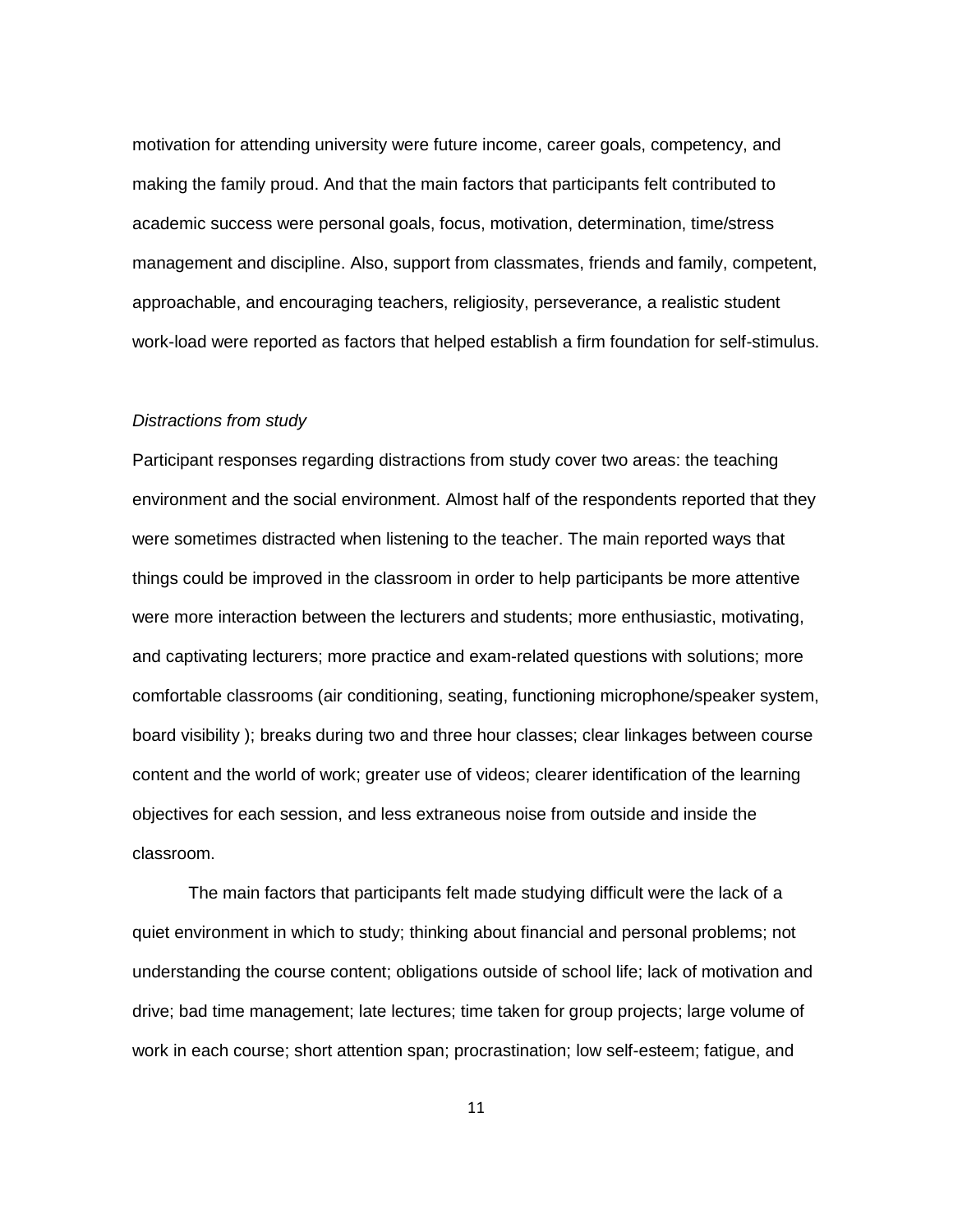distracting social media. Only four of the 58 respondents found their studies were often or very often affected by relationship problems. Overall, these results do not seem outside what might be expected and also suggest that, despite these myriad distractions, participants were able to persist in their studies.

## *Facing challenge*

Whilst 45 of the participants agreed or strongly agreed that they liked what they were studying on the engineering programme and 40 agreed or strongly agreed that they were able to work hard to get a good grade even when they didn't like a course, exactly half of the respondents felt that they had certain personal limitations that prevented them from getting good grades. The key reported limitations were poor attention span and memory. Other limitations cited but with less frequency included health issues, bad time management, and perceived lower intellect. These reported limitations cover both internal and external factors – with an emphasis on the internal. Only three of the 58 participants indicated that they often or very often spoke with a lecturer/tutor to find out why they had not done well in an assessment.

These combined factors – an internalisation of the 'reasons' for low grades and unwillingness to seek guidance from academic staff – might suggest that this group of participants are akin to entity theorists and that they might be avoiding 'difficult' conversations with lecturers as they don't feel that they can do much to improve the situation. Law et al. (2009) report that intrinsic factors, such as self-perception, have a large effect on motivation in engineering students and it would seem that the students in this instance have internalised the factors that prevent them from achieving good grades and that this has reduced their motivation to seek guidance. Instead, they may be relying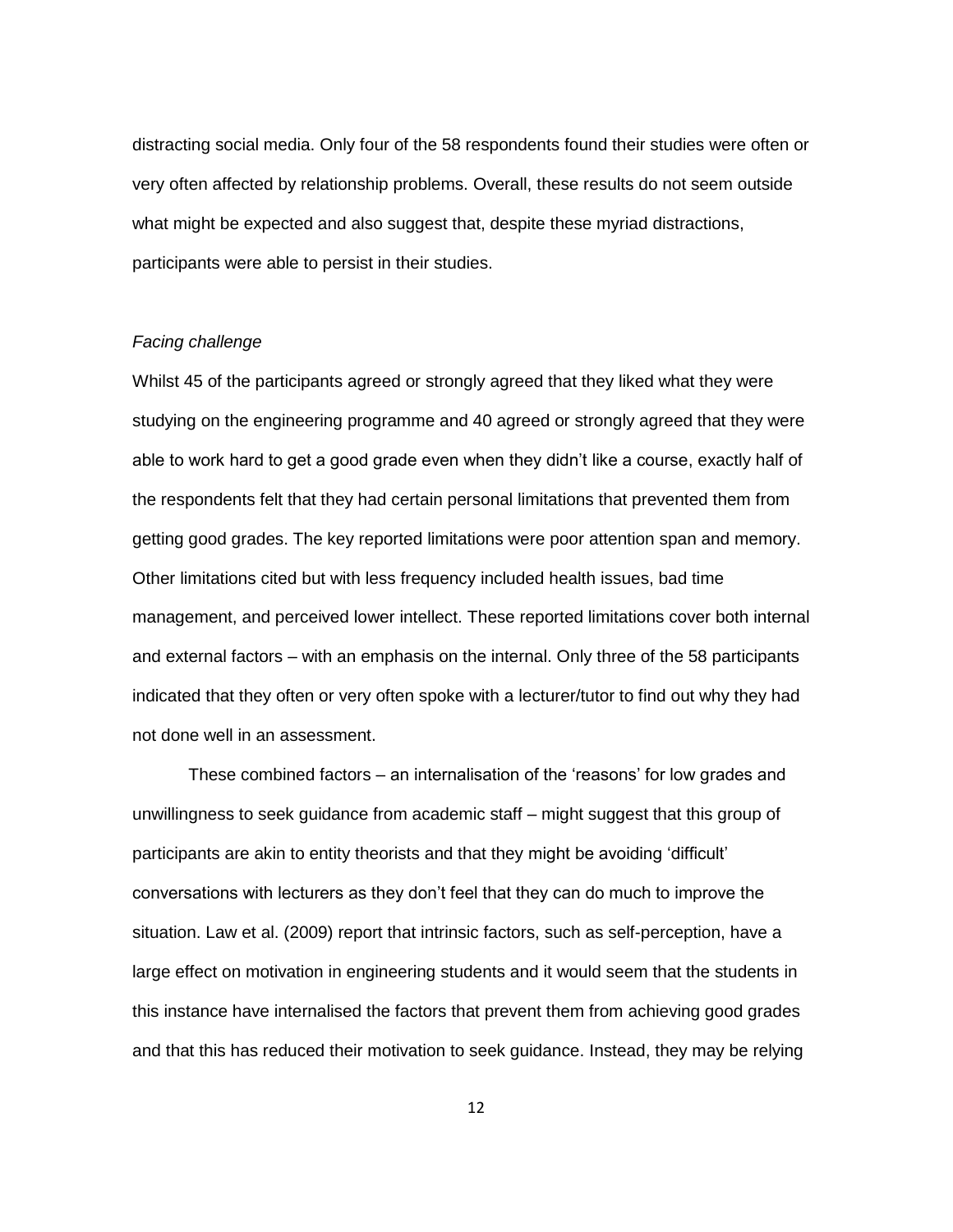on their own personal reflections or they may be glossing over their past performance. Either way, without adequate scrutiny of previous errors, a learning opportunity may be being missed.

Twenty-one of the participants agreed or strongly agreed that they could or would rely on their fellow classmates for support in understanding course content and 29 reported that there were specific factors that encourage them to stay motivated on their programme of study. These factors included the personalisation of learning; improvements in course logistics; an increase in classroom interaction, and rewards for good performance. Once again we see a mixture of internal and external factors affecting students' motivation to address challenge, supporting Savage, Birch and Noussi's (2011) contention that motivation in engineering students involves balancing a number of intrinsic and extrinsic factors and that, in an attempt to bring balance, the challenge is 'to stimulate our students' intrinsic motivation by providing them with opportunities for independent, selfdevelopmental learning' (p.45).

# *Qualitative data*

The three key concepts that were drawn from the analysis of the pilot data were applied to the collated qualitative data generated from the 58 participants. In doing so a number of factors emerged. The results arising from thematic coding using these key concepts are discussed in more detail in the following sub-sections.

#### *Self-improvement*

There was no clear evidence that students felt motivated by self-improvement per se. There were 15 aspects of data coded as showing that the students felt the furtherance of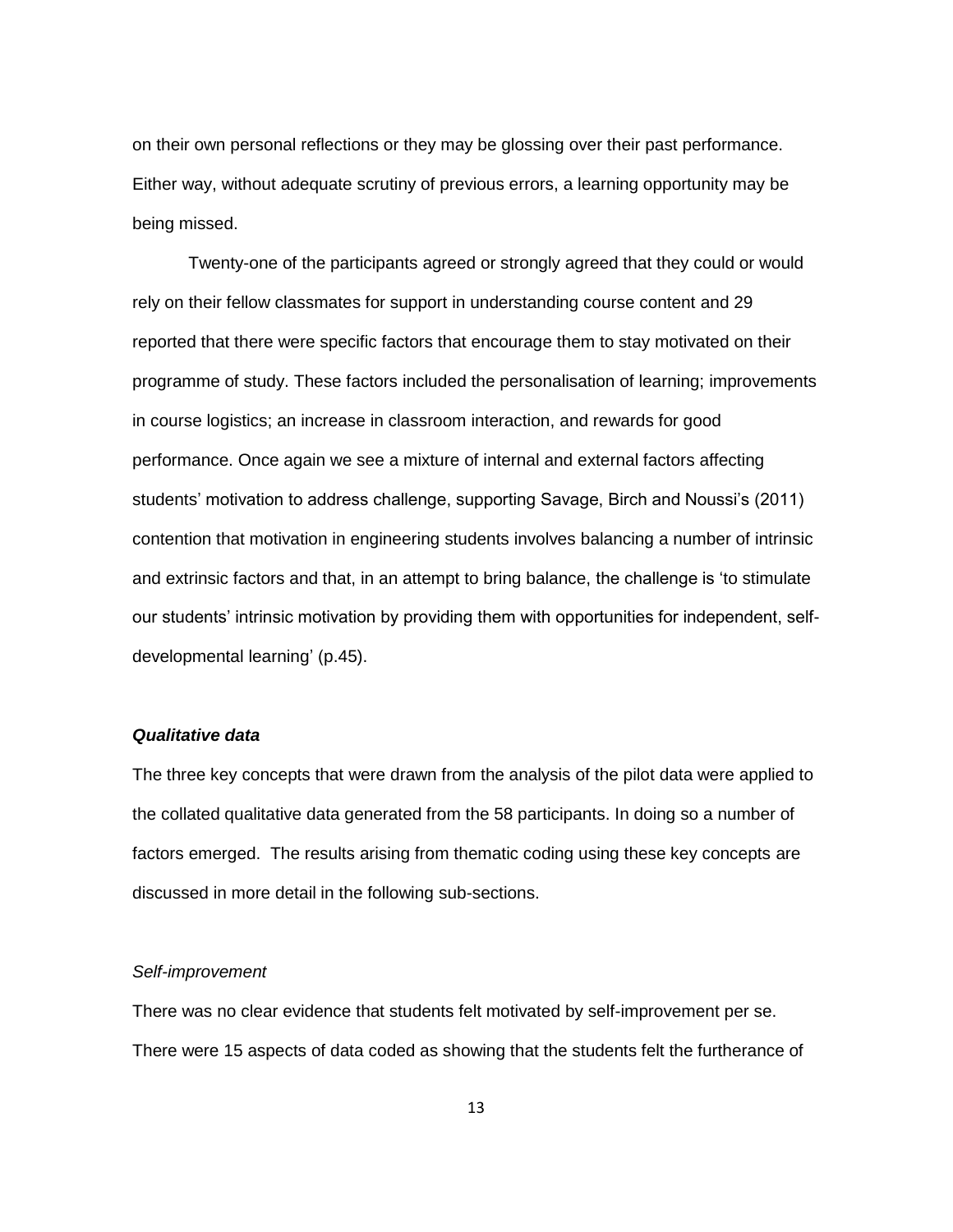their education was their motivation for attending university - with responses such as 'Education is the gateway to becoming a qualified individual'. However, these intrinsicallyfixed perspectives were countered with an approximately equal number of responses that alluded to financial incentives being the motivation - with typical responses such as 'need to get a job' and 'to get a job with a really good pay'. The aforementioned suggest that there are some students who link education to financial gain, but there is the possibility that this extrinsic driver may be changed based on new information that the student receives. The data coded as showing self-improvement as a driver in itself suggests that these particular students had a more fluid idea of intelligence and felt that they could improve themselves through effort. This outlook is aligned with that of incremental theorists and those who hold this position tend to be more resilient; have greater selfesteem, and be more motivated to address challenges (Robins & Pals, 2002).

The second group, those who felt that improvement would come with future careers and future wealth, seemed motivated to learn if they feel that the learning is likely to impact on their future socio-economic status. Such a perspective is common in developing nations where, for many, there is a clear need to train students so that they may take up roles in the workforce. Therefore the drive to improve and become 'modern' is linked to the notion of having a good job, a good home and being able to support ones family - although, Blair (2012, p.71) reports that such an approach 'may fill jobs but may also limit future development through overlooking the benefits of fostering independent thinkers'. In all, the data coded in relation to self-improvement suggests that there is a balance between participant perspectives that regard motivation for self-improvement to be intrinsic and perspectives that see such motivation as extrinsically located.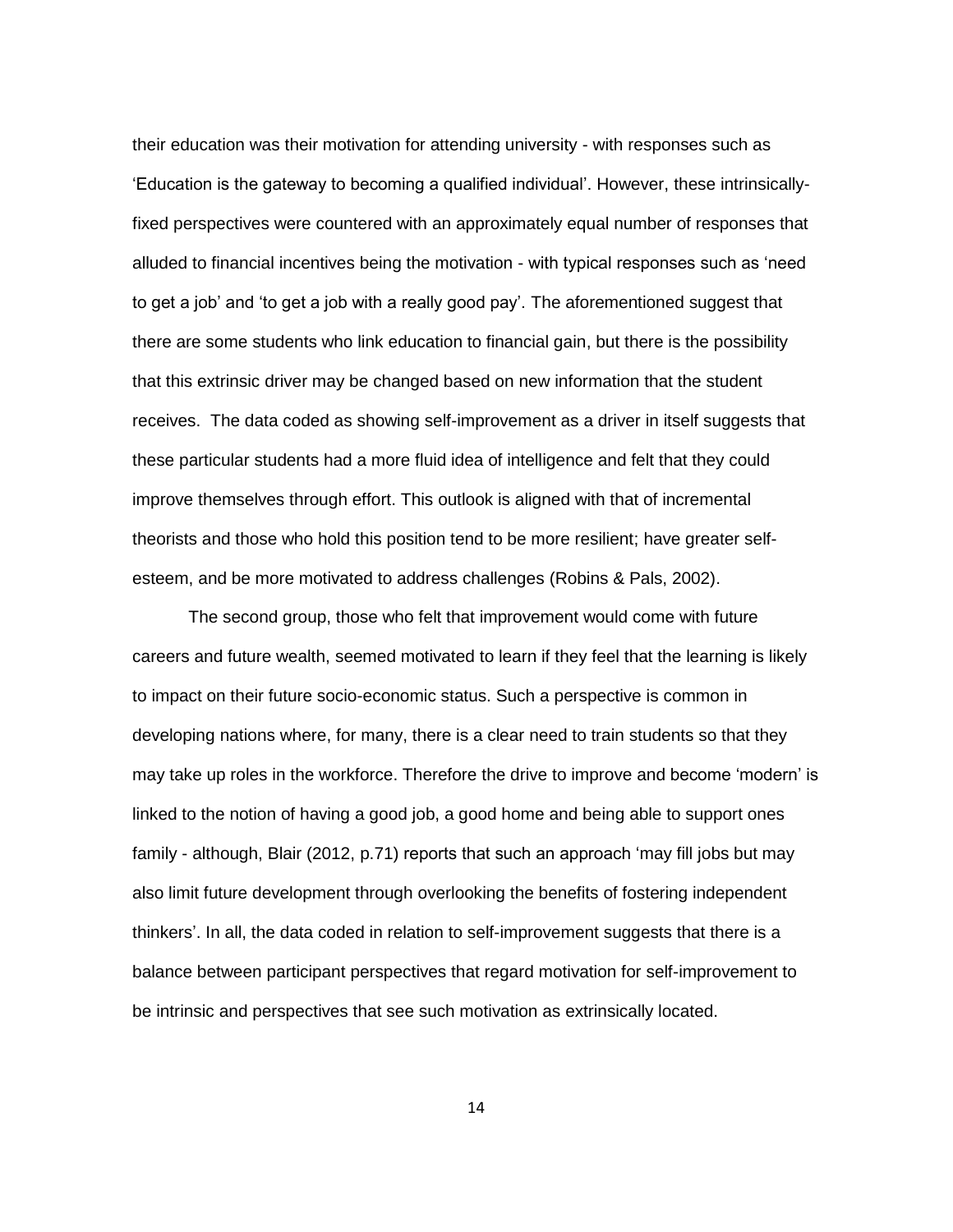## *Learning environment*

Data regarding the role of the learning environment in relation to motivation to learn were the most commonly coded. Codings relating to technical difficulties in the classroom and students' desire to have a more interactive learning experience were coded 63 times in total. Typical responses with regard to technical difficulties include 'mic not working, projector not working' and 'some classrooms are not comfortable and have poor acoustics'. With respect to the nature of activity within the learning environment typical responses included a call for 'more interactive class sessions' and 'less talking, more activities, more practicals'. These responses place the source of motivation within the immediate learning environment.

In developing countries there are usually developing facilities, developing technologies and developing pedagogies. Such factors are important to student development (Earthman, 2004; Brooks, 2011; Hattie, 2013) and a poor learning environment might stifle development. This might be one of the reasons that this aspect was so highly coded. So, whilst a student's own socio-economic status may have some bearing on whether they see education as a means of personal growth or as a means of accessing a better life, the socio-economic status of a university is also likely to influence students epistemologically and ontologically. Earthman (2004, p.18) reports that there is 'sufficient research to state without equivocation that the building in which students spends a good deal of their time learning does in fact influence how well they learn' and the high number of codings in relation to the influence of the learning environment on student motivation seems to support this.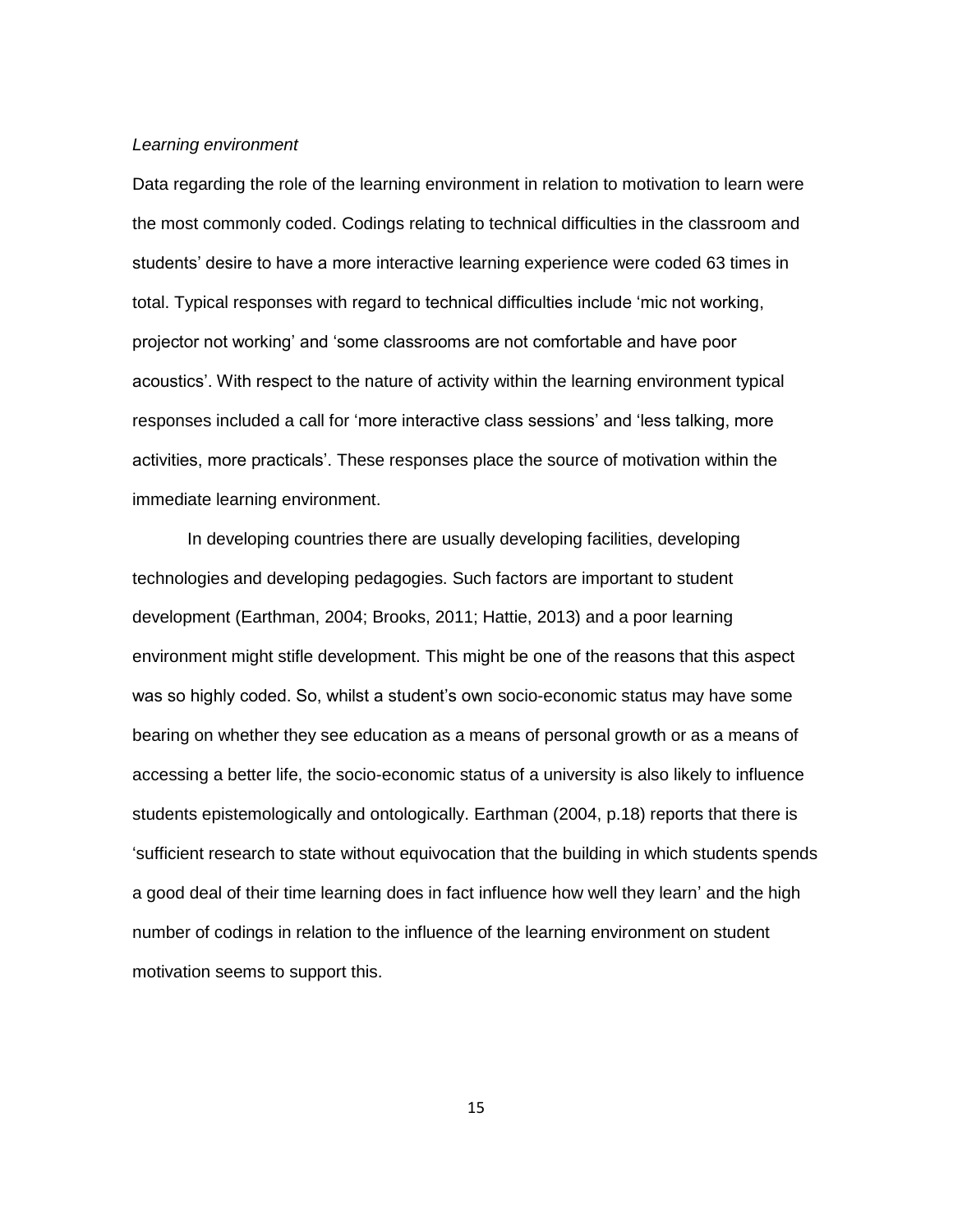### *Workload*

Thirty-four responses were coded as showing the impact of workload on students. The data coded either suggested that participants felt 'the volume of work in each course is sometimes discouraging' and that 'a realistic workload would be conducive to learning' or that participants focussed on the work-life balance and how 'obligations outside school life' impacted upon their studies. Nine aspects of data highlighted the impact of distractions such as social media and four called for the university to offer greater support in helping students manage their studies. In 29 of the 34 aspects of data coded as showing the relevance of workload the participants betray a modality where the locus on control is externalised. Although the students recognised the role of hard work and dedication, they felt that external factors were responsible for their distractions and they felt that remedial action should be taken by the university/department. Ramsden (1992) reported that when students feel their workload is too high they are more likely to engage with surface learning approaches. And Lizzio, Wilson and Simons (2002) found that surface learning approaches generally led to poor learning outcomes and lower levels of course satisfaction.

There is a something of a tradition of surface learning in the Caribbean (Jennings, 2001: Roberts, 2003) where rote learning is still evident in the primary and secondary schools, so, perhaps the inclination of students to embrace this approach is a response with cultural and contextual resonance. When students externalise control and adopt surface learning approaches, they tend to have low levels of motivation (Vansteenkiste, Simons, Lens, Soenens, Matos & Lacante, 2004). In such a scenario, short, medium and long-term incentives lose their power and students might focus more on the task than on the outcomes. In all, the data coded in relation to workload paints a pretty bleak picture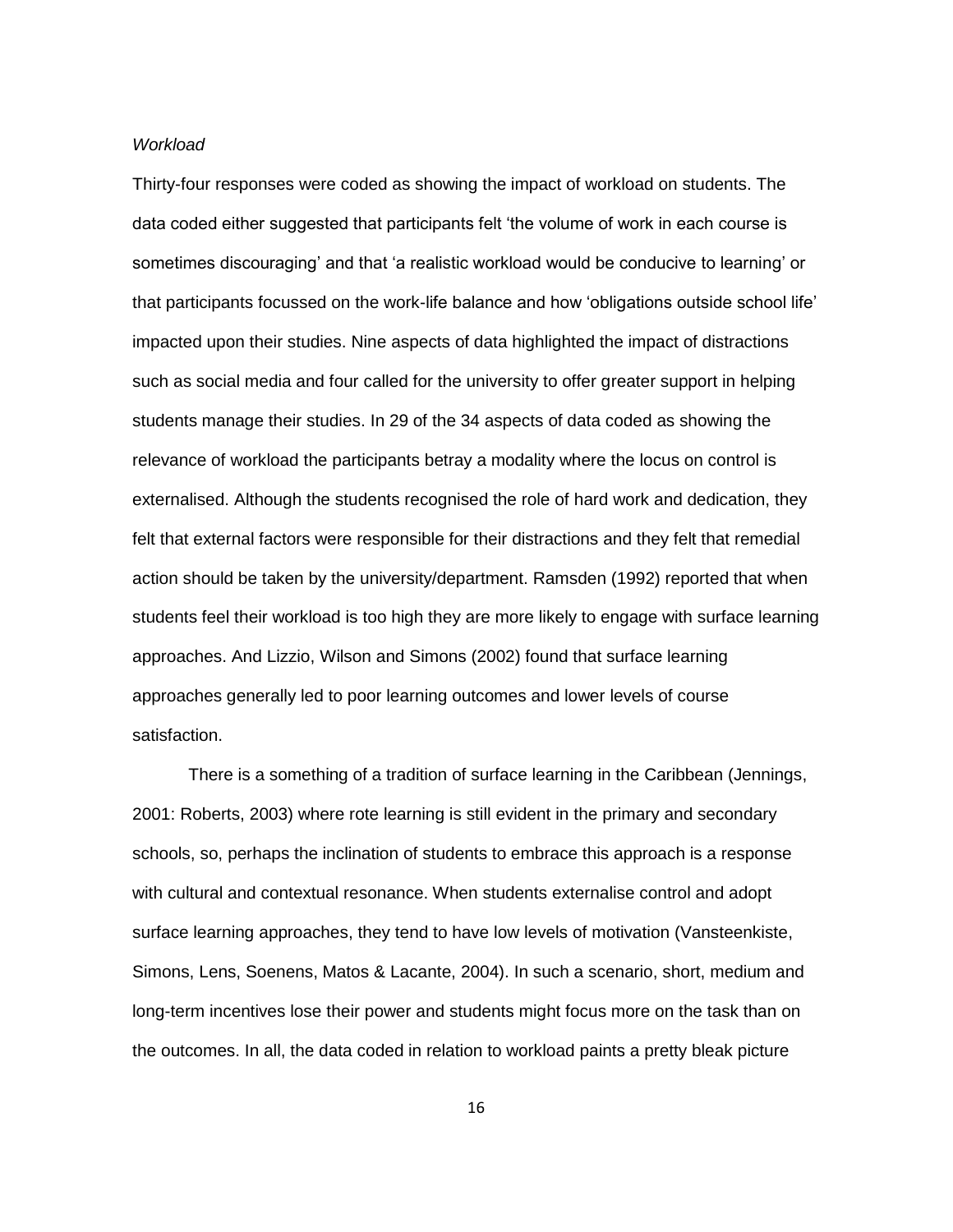and suggests that whilst students are aware of the effort required of them, they are demotivated by perceived high levels of work.

#### **Discussion**

Whilst motivation may be intrinsic and/or extrinsic, Savage, Birch and Noussi (2011) report that students are not likely to favour one form over another but, instead, move between the two forms depending on the context they find themselves in and their perceptions of need. This study found little evidence of such movement nor did it find evidence that the participating undergraduate engineering students were intrinsically motivated. A large majority of students seem to rely on encouragement from others as a means of being motivated - sadly, they also reported that they did not get much encouragement from their lecturers. In all, there was no clear evidence that students felt motivated by selfimprovement per se rather that they located motivation externally. Such a result may be contextually positioned by both the course content and the geo-political location of the university. Jones, Paretti, Hein and Knott (2000) suggest that engineering students are typically motivated by external factors such as future careers and future earnings and there is some evidence to support the argument that this was the case in this study. This can be further supplemented by Winn's (2002) position that students studying in areas of low socio-economic activity are more likely to be externally motivated – something that is especially pertinent in developing Caribbean nations (Beckles, Perry & Whiteley, 2002; Blair, 2012). Therefore, when the students report that their motivation for attending university is predominantly goal orientated; this should be understood within certain parameters.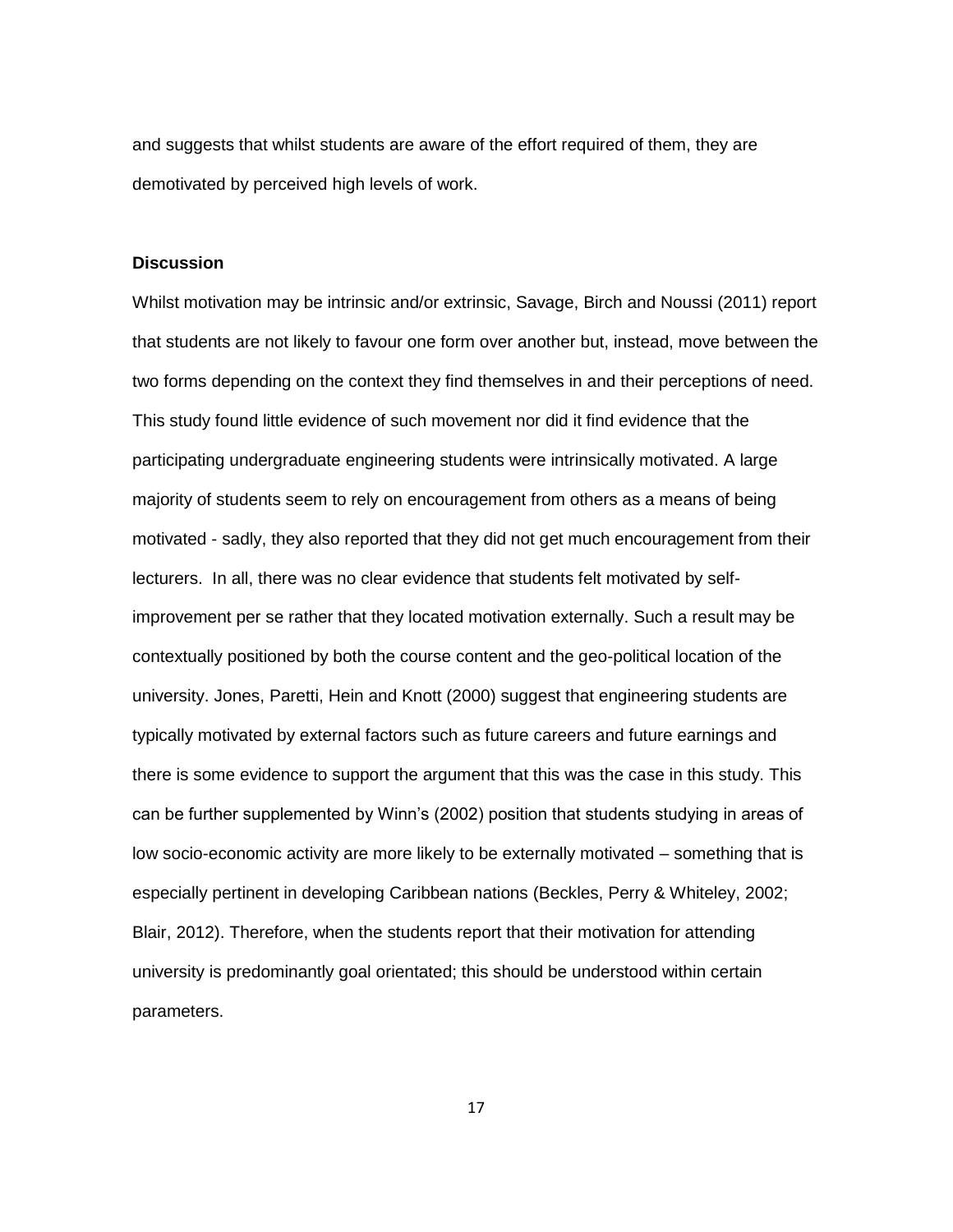The prospect of proud families and future success (both external goals) were key motivational factors and the students were able to conceptualise how they could attain these outcomes. The main factors that participants reported as contributing to academic success included having personal goals, focus, motivation, determination, time management skills, stress management strategies and self-discipline – all of which involve having an internalised locus of control. Here we find an interesting conundrum: in order for the students to achieve their external goals they recognised that they needed to have internal drive. Mamaril, Usher, Economy and Kennedy (2013) found that there was a positive relationship between self-efficacy in engineering students and academic achievement; therefore, for the students to remain motivated throughout their studies, it is important for them to know themselves; their strengths and their limitations. Such a scenario is fine when students are content with their studies and grades but when they encounter particular issues they may over-react and consider that they are the reason for their own 'failure' rather than consider that there could be improvements in the teaching, materials, resources, topic etc. Despite data regarding the role of the learning environment in relation to students' motivation there is little here to say that such factors carry any real weight – particularly if students have internalised conceptions of their own abilities. There was some evidence of this as half of the participants reported that they had personal limitations that prevented them from getting good grades and these seemed to be a fixed condition that could not be addressed through motivation.

Whilst workload was recognised as an issue, this was also perceived as if it were a fixed commodity and that there was little students could do to address this. Students raised issues with regard to what they felt was an excessive workload but very few of them saw this as a matter for them to deal with personally – even when they recognised that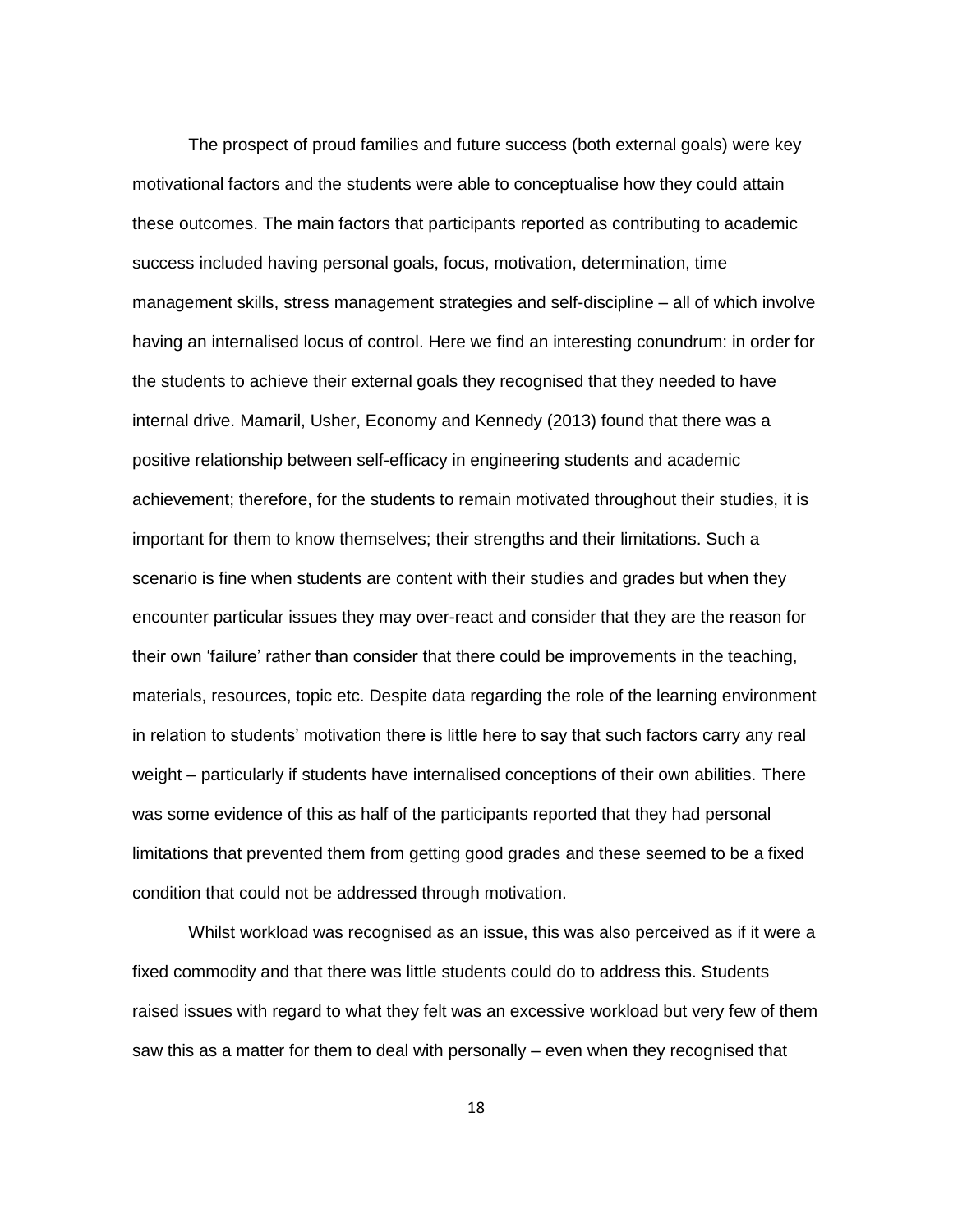some of their distractions involved social media and activities that were unrelated to their university studies. Evidence of students' perceptions of the fixed nature of learning and workload can be seen in their comments on the improvement that could be made to enhance their learning. Whilst students reported that they would like to see more interaction between lecturers and students they only offered comments regarding what the lecturer could do to address this and did not offer any comments about how they might help resolve this issue.

There was a mixture of internal and external factors affecting the students' motivation; however internal factors were mainly thought of as ways to achieve students' main external objectives. Since the data suggest that the majority of students showed behaviours akin to entity theorists, any hiccups in their progress towards these outcomes are likely to lead to major setbacks where students may feel that they have let down their family or jeopardised their future. Further, an internalisation of the 'reasons' for low grades and an unwillingness to seek guidance from academic staff may result in the students not arriving at the root causes for low grades – thus entering a rather negative spiral. Conversely, if the students do well they might put this down to natural ability – something that motivation can do little to change. In either case, if motivation to enrol and study at university is mainly built on external factors, then personal success is always precariously positioned.

## **Conclusion**

Individual student motivation is based on constructs such as values, persistence and selfefficacy. Motivation is a core driver in achieving success (Liu, Bridgeman & Adler, 2012) and students' approaches to learning are shaped by the factors (both push and pull) that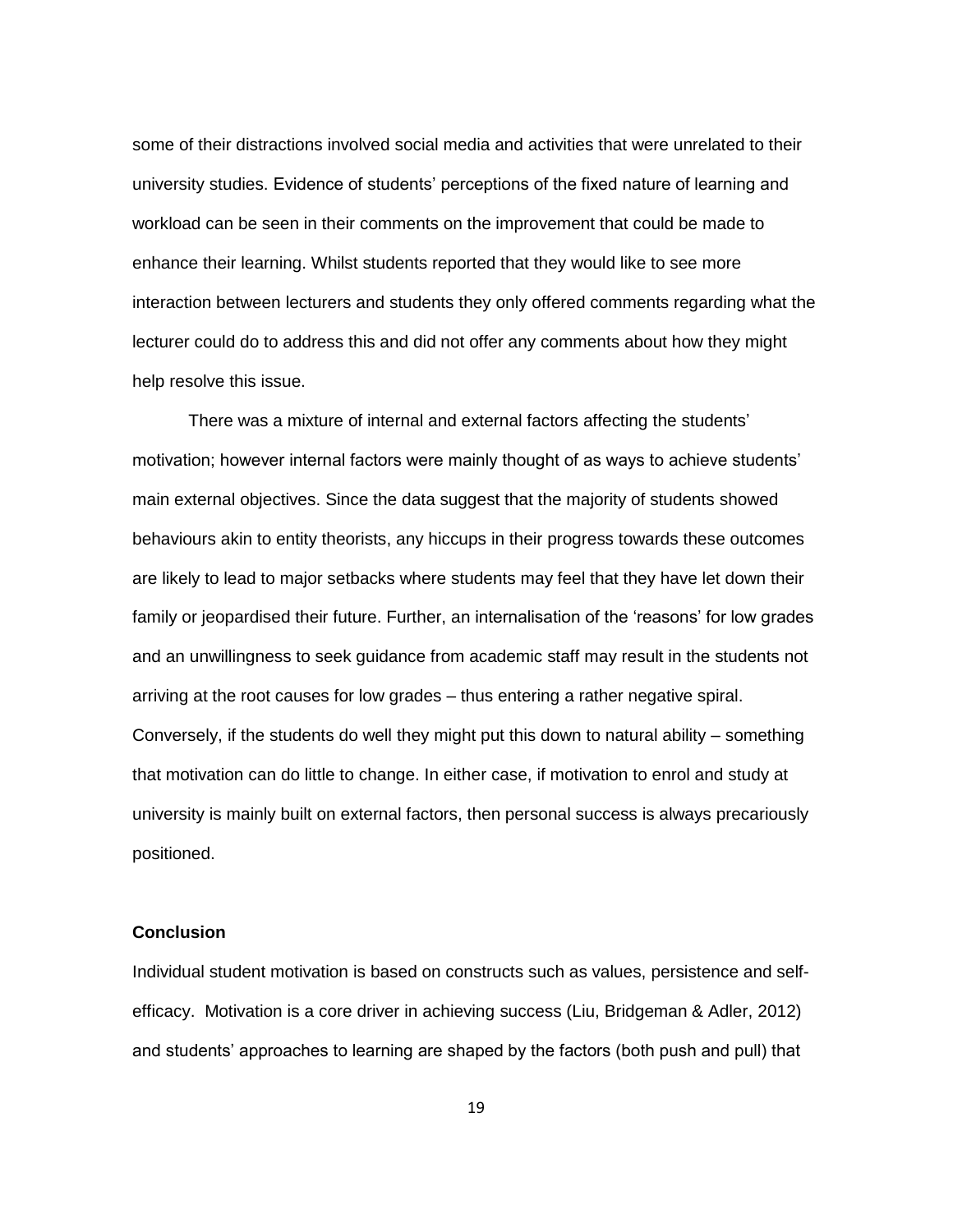motivate them. Therefore, gaining a clearer understanding of what motivates students can help practitioners develop pragmatic support systems. It is noted that a more intrinsically motivated student may adopt more effortful learning strategies with associated persistence. The student who might be labelled as an incremental theorist will persist in the face of a setback. An example of a setback might be a classroom with a poorly working microphone. An incremental theorist may find a solution to this setback by moving towards the front of the class where the lecturer can be heard well. However the results suggest that the majority of students in this study were akin to entity theorists where a particular setback led to a negative spiral of setbacks that resulted in eventual poor performance.

This study found that participants were mainly motivated to attend university by the increased likelihood of future career success. It was also found that this future focus and the encouragement from others, particularly family, helped the participants to stay motivated once enrolled. Since this paper has tried to problematise motivation at the contextual level – within engineering courses and within the Caribbean university – it is important to consider how pragmatic support can be offered to address the concept of student motivation. In attempting to outline how such support might materialise two perspectives need to be considered: the goals of the student and the goals of higher education. Neither of these perspectives is clearly defined but this does not mean that they should not be pondered. The literature suggests that engineering students tend to be focussed on future success and this study supports this position in relation to Caribbean engineering students. The issue that emerges from these findings is whether an engineering department at a Caribbean university should therefore seek to reimagine itself so that it too becomes future focussed – with a stronger employability aspect and clearer links to the world of work. The dilemma here is whether a Caribbean university can do this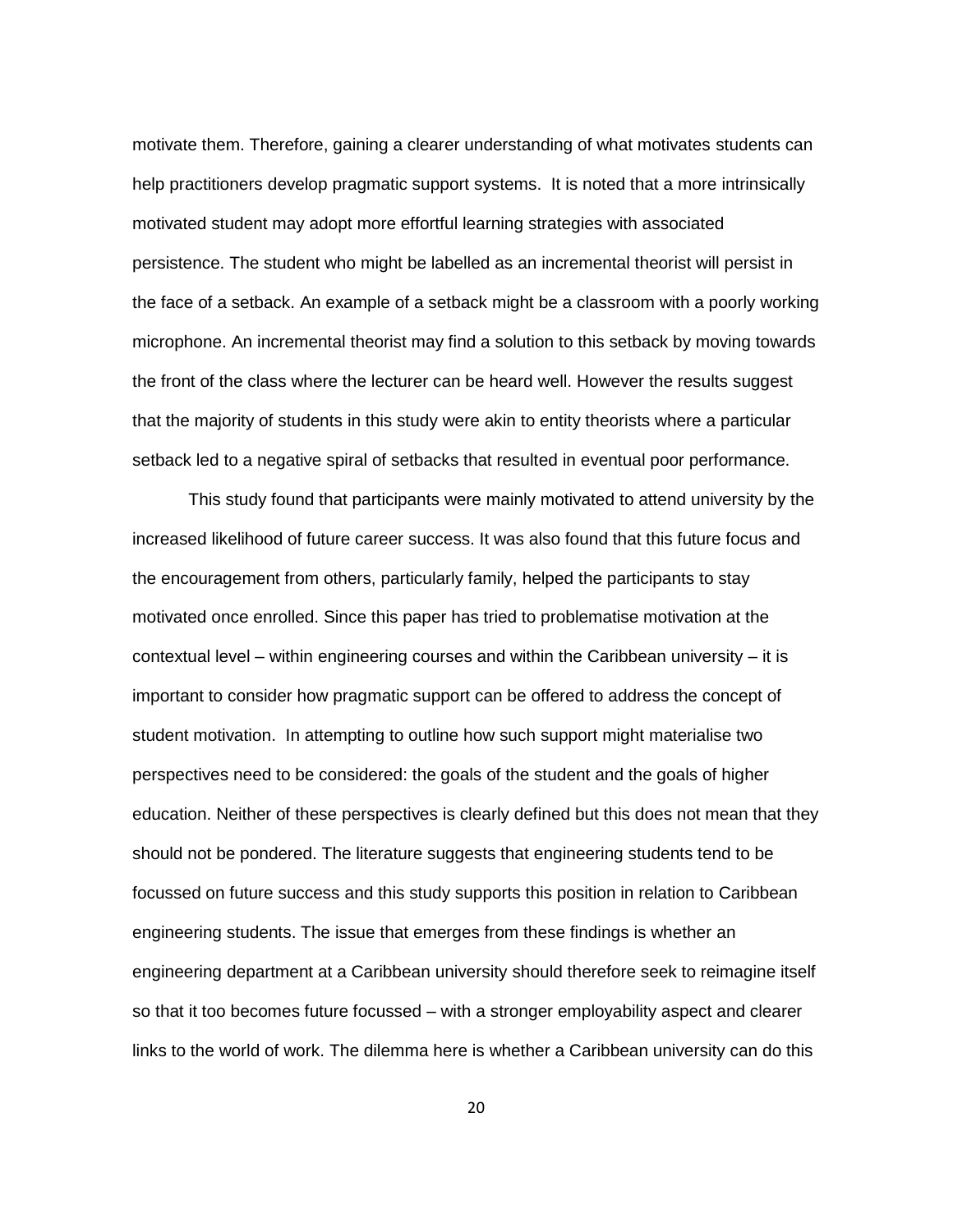in a way that maintains the rigour required of a higher education institution. A second issue emerging from this problematisation is whether, instead, interventions be put in place to try to develop a student population with a greater level of mastery orientation who see learning as intrinsically worthwhile. The answers are probably in the grey areas between.

This study set out to expand the existing research base by examining contextspecific aspects of motivation. Practitioners cannot disentangle themselves from their context nor can they separate themselves from the academy at large. Pragmatic support must take sufficient account of contextual factors and be aware of the drivers of student motivation and this should then be balanced against the goals of the individual university and the rigour of higher education. Departments, faculties and institutions are, therefore, encouraged to deliberate on their shared and contextually constructed understanding of why students choose to enrol in particular university departments. Through a greater understanding of course-specific goals and context-specific orientation the academy may be better able to (re)conceptualise the role of the university in relation to student motivation.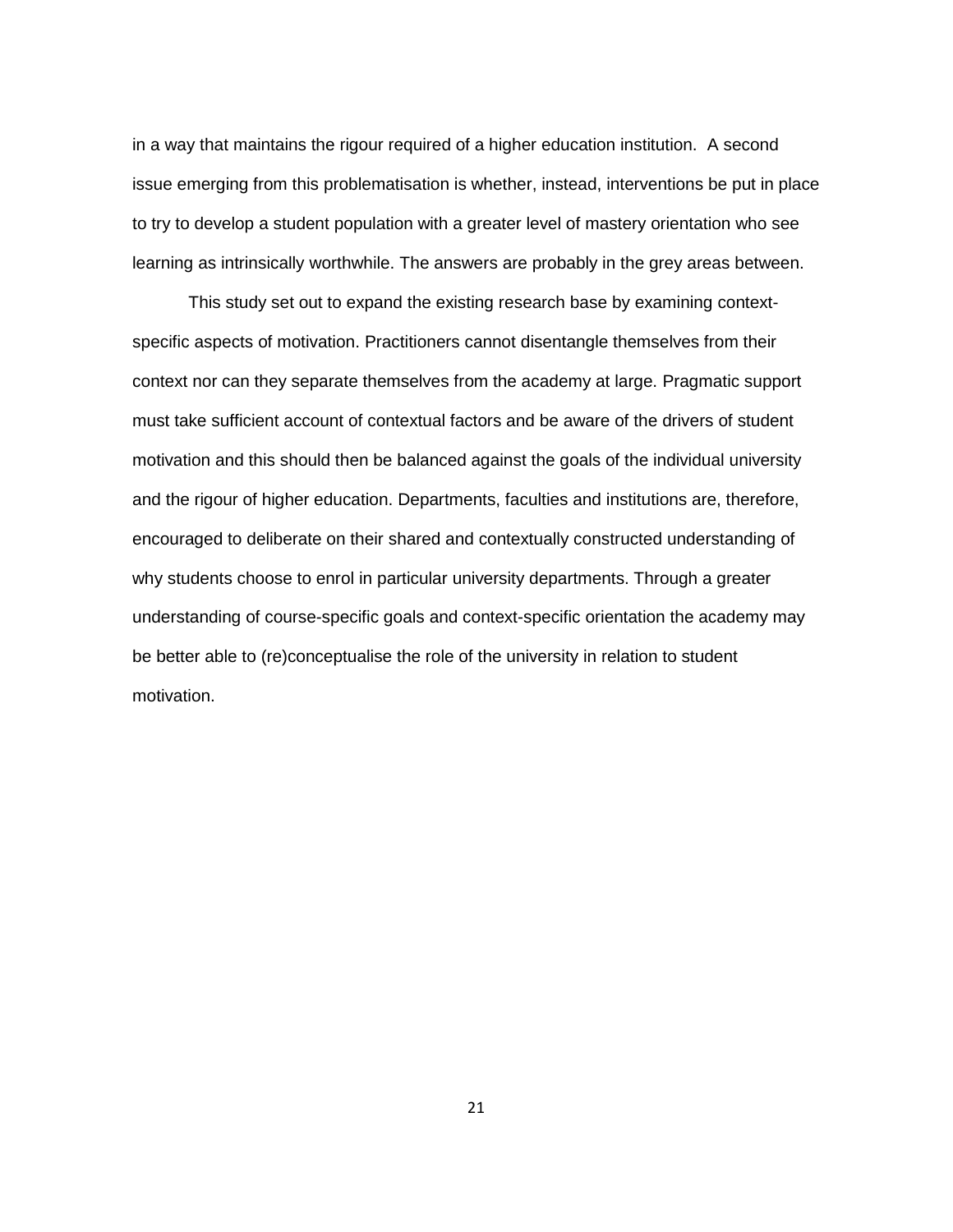#### **References**

- Adams, R. & Blair, E. (2014). The learner-generated podcast: Engaging postgraduate engineering students in a mathematics-intensive course. *Research in Post-Compulsory Education* 19 (2): 132-146.
- Archer, J. (1994). Achievement goals as a measure of motivation in university students. *Contemporary Educational Psychology* 19: 430-446.
- Beckles, H., Perry, A.M. & Whiteley, P. (2002). *The brain train: Quality higher education and Caribbean development*. Mona, Jamaica: The University of the West Indies press.
- Blair, E. (2012). The relationship between 'employability' and the Scholarship of Teaching and Learning in Caribbean university education. *Caribbean Teaching Scholar 2* (1): 69-75
- Brooks, D. C. (2011). Space matters: The impact of formal learning environments on student learning. *British Journal of Educational Technology, 42* (5): 719-726.
- Chan, Y.M. (2010). Video instructions as support for beyond classroom learning. *Procedia Social and Behavioral Sciences 9*: 1313-1318.
- Corbin, J. & Strauss, A. (2014). *Basics of qualitative research: Techniques and procedures for developing Grounded Theory.* Thousand Oaks, CA: Sage Publications
- Deci, E.L. & Ryan, R.M. (2000). The 'what' and 'why' of goal pursuits: Human needs and the self-determination of behavior. *Psychological Inquiry 11*: 227–68
- Dupeyrat, C. & C. Mariné (2005). Implicit theories of intelligence, goal orientation, cognitive engagement, and achievement: a test of Dweck's model with returning to school adults. *Contemporary Educational Psychology 30* (1): 43-59.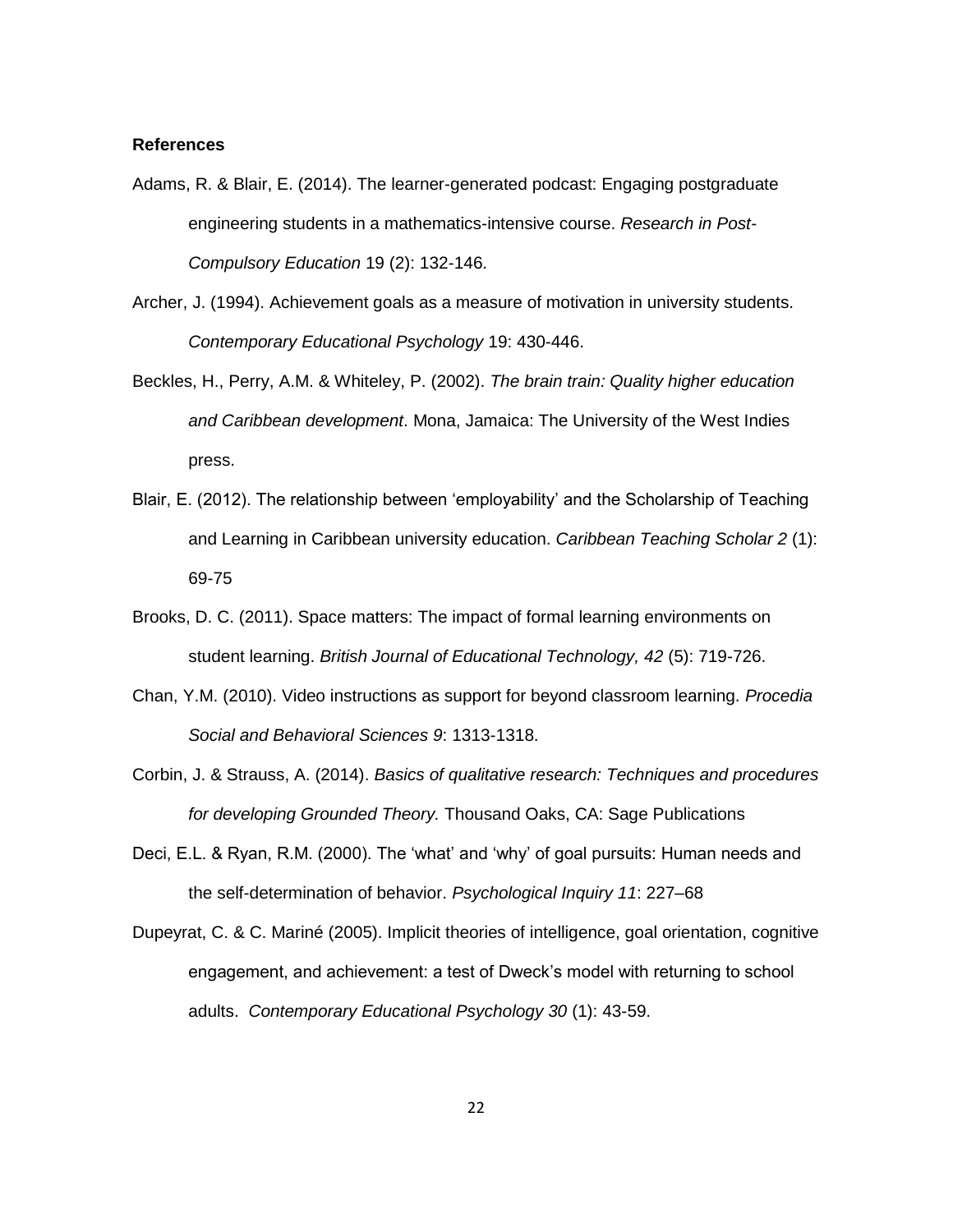- Earthman, G. I. (2004). *Prioritization of 31 criteria for school building adequacy.* Baltimore, MD: American Civil Liberties Union Foundation of Maryland.
- Harackiewicz, J. M., Barron, K. E., Tauer, J. M., & Elliot, A. J. (2002). Predicting success in college: A longitudinal study of achievement goals and ability measures as predictors of interest and performance from freshman year through graduation*. Journal of Educational Psychology* 94, 562–575.
- Hattie, J. (2013). *Visible learning: A synthesis of over 800 meta-analyses relating to achievement.* Abingdon: Routledge.
- Howell, A. J. & Buro, K. (2009). Implicit beliefs, achievement goals, and procrastination: A meditational analysis. *Learning and Individual Differences 19:*151–154.
- Husman, J. & Lens, W. (1999). The role of the future in student motivation. *Educational Psychologist* 34 (2): 113-125.
- Jennings, Z. (2001). Teacher education in selected countries in the commonwealth Caribbean: the ideal of policy versus the reality of practice. *Comparative Education 37*, 107–134.
- Jones, B. D., Paretti, M.C., Hein, S.F. & Knott, T.W. (2010). An analysis of motivation constructs with first-year engineering students: relationships among expectancies, values, achievement, and career plans. *Journal of Engineering Education 99* (4): 319-336.
- Law, K.M.Y., Sandnes, F.E., Jian, H-L. & Huang Y-P. (2009). A comparative study of learning motivation among engineering students in South East Asia and beyond. *International Journal of Engineering Education 25* (1): 144-151.
- Lepper, M. R. (1988). Motivational considerations in the study of instruction. *Cognition and Instruction 5* (4): 289-309.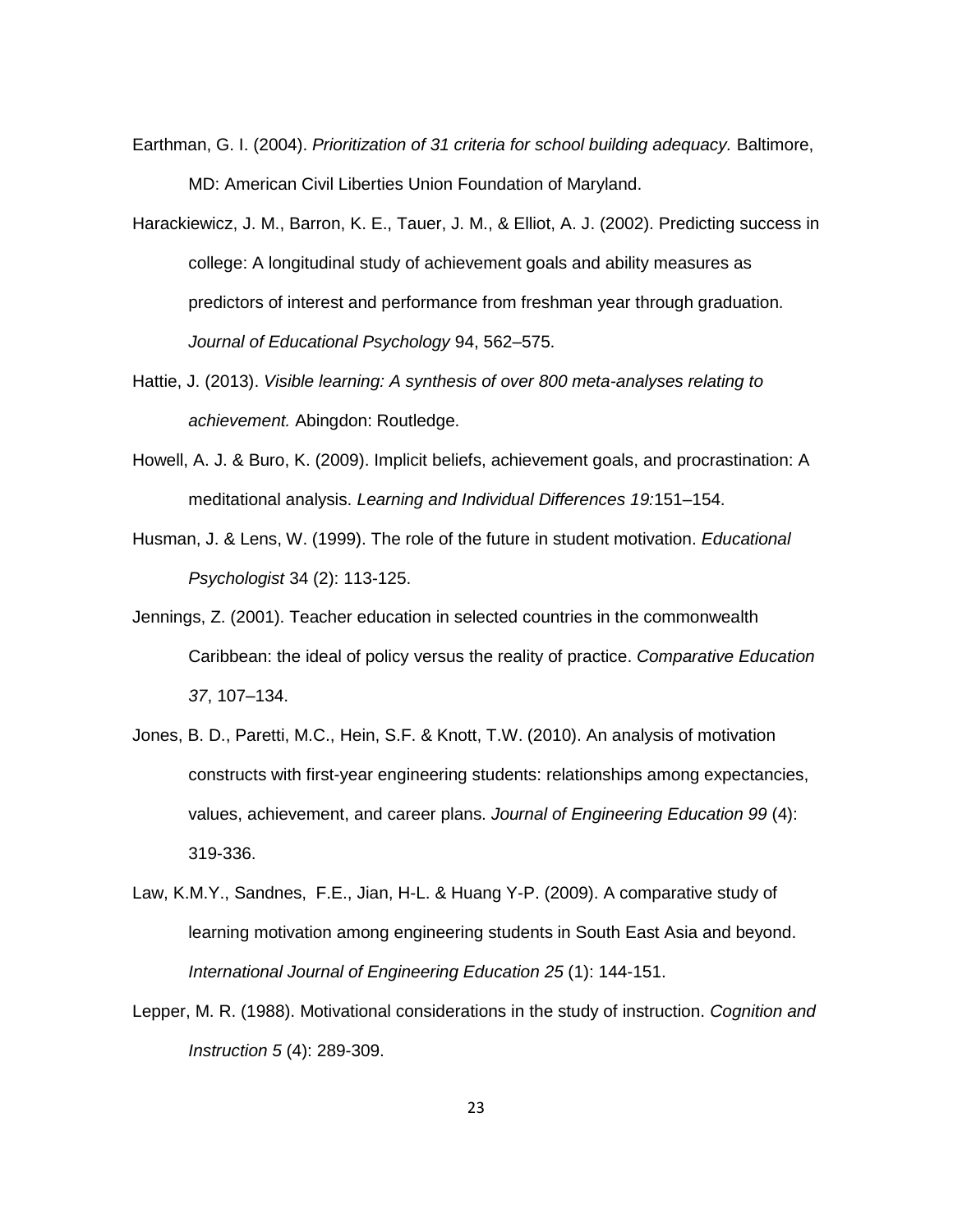- Lijun, Y. (2011). The investigation of learning motivation and strategy in the normal undergraduates. *Cross-cultural communication 7* (3): 126-131.
- Liu, O. L., Bridgeman, B., & Adler, R. M. (2012). Measuring learning outcomes in higher education motivation matters. *Educational Researcher 41*(9): 352-362.
- Lizzio, A., Wilson, K., & Simons, R. (2002). University students' perceptions of the learning environment and academic outcomes: implications for theory and practice. *Studies in Higher Education 27* (1), 27-52.
- Mamaril, N.A., Usher, E.L., Economy, D.R. & Kennedy, M.S. (2013). An examination of students' motivation in engineering service courses. Frontiers in Education Conference. Oklahoma City, OK, IEEE: 1825 – 1827.

Mangal, S. K. (2007). *An introduction to psychology*. New Delhi: Sterling Publishers.

- Martin, A. J. (2008). Enhancing student motivation and engagement: The effects of a multidimensional intervention. *Contemporary Educational Psychology 33*: 239–269.
- Ning, H.K. & Downing, K. (2012). Influence of student learning experience on academic performance: the mediator and moderator effects of self-regulation and motivation. *British Educational Research Journal 38* (2): 219-237.
- Pintrich, P.R. & Schunk, D.H. (2002). *Motivation in education: Theory, research, and applications.* Upper Saddle River NJ: Prentice Hall.

Ramsden, P. (1992). *Learning to teach in higher education*. London: Routledge.

- Richardson, M., Abraham, C. & Bond, R. (2012) Psychological correlates of university students' academic performance: a systematic review and meta-analysis. *Psychological Bulletin 138* (2): 353-387.
- Roberts, V. (2003). *The shaping of tertiary education in the anglophone Caribbean: Forces, forms and functions*. London: Commonwealth Secretariat, UK.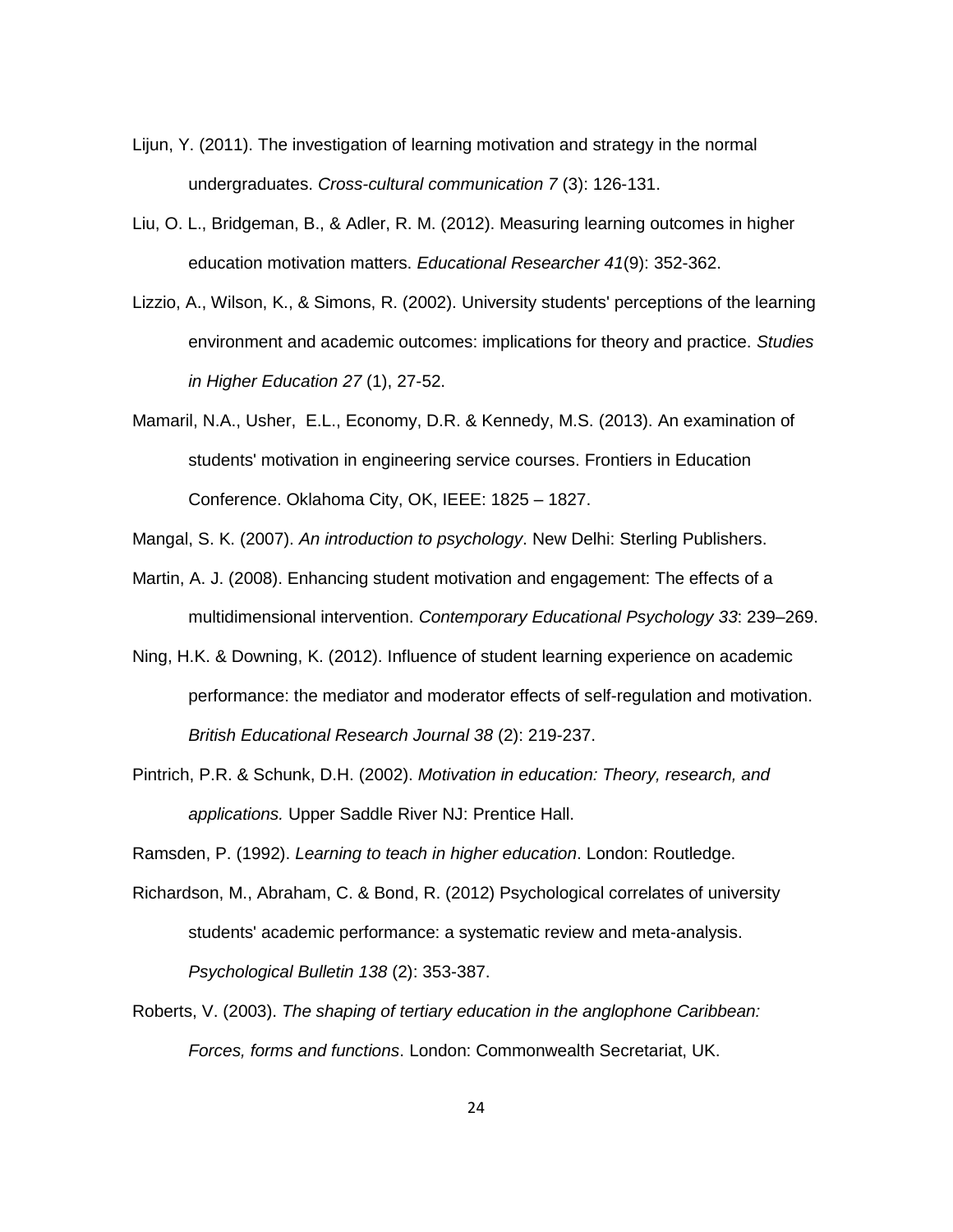- Robins, R. W. & Pals, J.L. (2002). Self and identity implicit self theories in the academic domain: implications for goal orientation, attributions, affect, and self esteem change. *Self Identity 1*: 313-336
- Savage, N., Birch, R. & Noussi, E. (2011). Motivation of engineering students in higher education. *Engineering Education* 6 (2): 39-46.
- Schuman, H. & Presser. P. (1996). *Questions and answers in attitude surveys: Experiments in question form, wording and context*. New York: Academic Press.
- Teunissen, P. W. & Bok , H.G.J. (2013). Believing is seeing: how people's beliefs influence goals, emotions and behaviour. *Medical Education 47* (11): 1064-1072.
- Schweisfurth, M. (2011). Learner-centred education in developing country contexts: From solution to problem? *International Journal of Educational Development 31* (5): 425- 432.
- Vansteenkiste, M., Simons, J., Lens, W., Soenens, B., Matos, L., & Lacante, M. (2004). Less is sometimes more: Goal content matters. *Journal of Educational Psychology 96* (4), 755-764.
- Watkins, D. (2001). Correlates of approaches to learning: a cross-cultural meta-analysis. In R.J. Sternberg & L-F.Zhang (Eds.), *Perspectives on thinking, learning, and cognitive styles.* Mahwah, NJ: Erlbaum Associates.
- Williams, T. E. (2002). Challenges in supporting student learning and success through student services. In T. H. Bers & H. D. Calhoun (Eds.), *Next steps for the community college*. San Francisco: Jossey-Bass.
- Winn, S. (2002). Student motivation: A socio-economic perspective. *Studies in Higher Education 27* (4): 445-457.